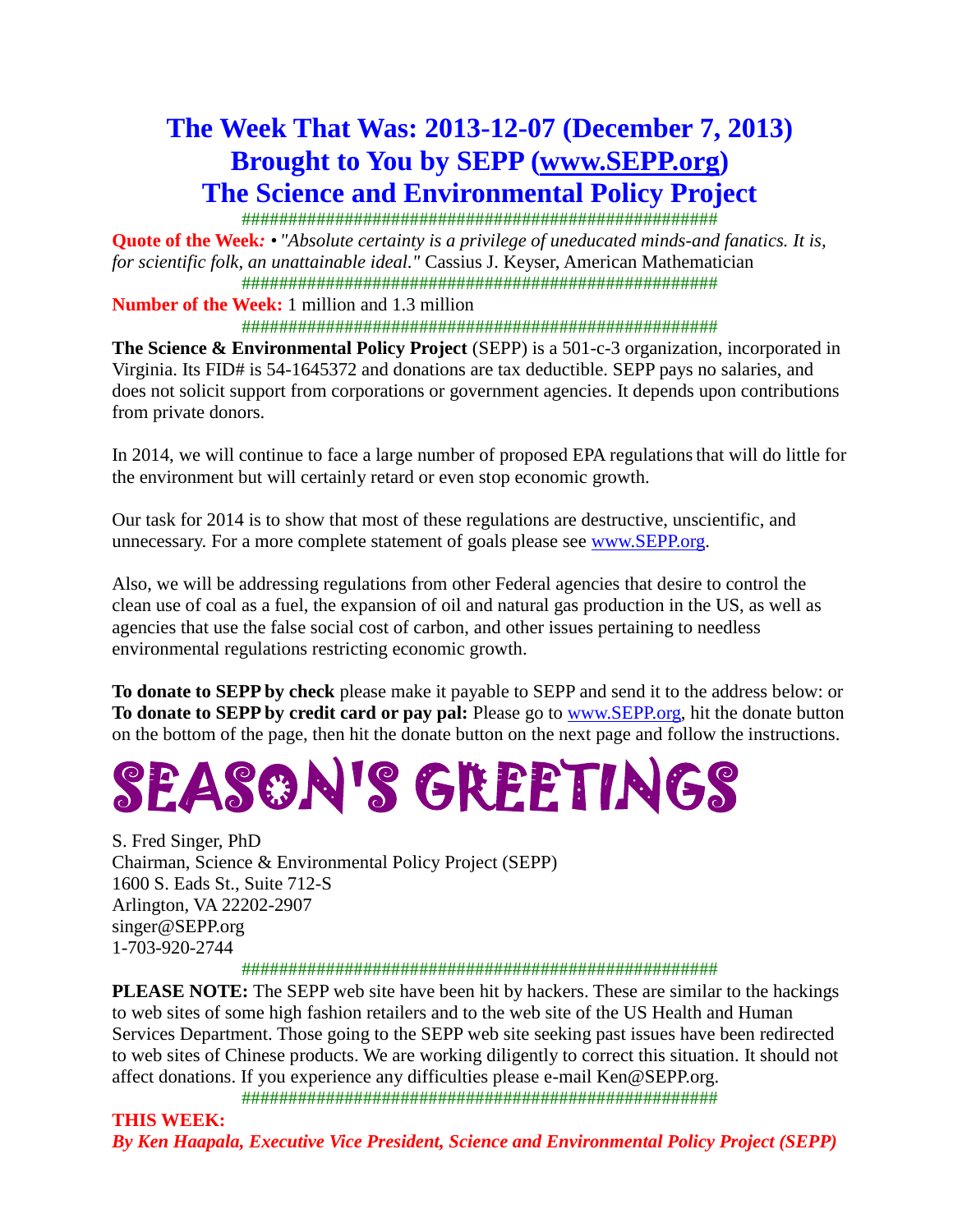**Ethanol and Biomass:** This week, SEPP made a presentation at an EPA hearing on the 2014 renewable fuel standards (RFS) and 2015 biomass-based diesel volume. The purpose is to establish the annual percentage standards for cellulosic, biomass-based diesel, advanced biofuel, and total renewable fuels for 2014. A secondary purpose is to determine the applicable national volume of biomass-based diesel required for 2015. The Energy Independence and Security Act (EISA) of 2007 does not establish standards for the latter beyond 2012.

The principal conflict is that the nation has hit the "blend wall." Gasoline consumption is down, and the ethanol volume required by the act would necessitate that the percentage of ethanol mixed with gasoline to exceed 10%. EPA has the discretionary authority to reduce the volume requirement and is considering doing so. The automobile manufacturers and the petroleum industry have requested such a reduction, arguing that a higher ethanol percentage would be potentially damaging to gasoline engines.

SEPP's comments were a shift in approach in addressing such issues before a potentially adversarial, non-technical audience. Rather than arguing that the EPA science is wrong, the comments argued that the science is out of date. It has been superseded by events. The three lines of evidence presented by the EPA in its Endangerment Finding no longer support the finding. The distinct human fingerprint (pronounced warming of the atmosphere above the tropics) cannot be found, the claimed unprecedented and dangerous global surface warming stopped 16 years ago, and the models are unreliable because they failed to predict that warming would stop.

Similarly, the 2007 mandate was passed by a Congress during a time in which its judgment was clouded by two fears: 1) increased dependence on imported oil from unstable regions and 2) global warming from CO2 emissions endangering human health and welfare. Both fears are out of date, rendering the standards obsolete.

There were 144 speakers listed. As can be expected, the majority of speakers were from the cornto-ethanol industry and the biofuel industry who opposed the volume reduction. The Governor of Iowa denounced the proposed change stating the administration is unduly influenced by big oil – no doubt a surprise to the petroleum lobby.

The principle arguments opposing the RFS reduction included: green jobs, ethanol is cheaper than gasoline, ethanol helps rural America, national security, global warming, big oil is manipulating the EPA, etc.

Those supporting the reduction and some who oppose the RFS altogether included representatives from the food industry and gasoline station owners. The arguments included that ethanol and biofuels are driving up food prices and that ethanol is a burden to gas station owners.

A special panel two members of the House of Representatives spoke. Rep. Goodlatte (R-VA), who is the Chairman of the Judiciary Committee and Vice Chairman of the Agriculture Committee, spoke strongly against the RFS and presented a letter signed by some 190 members of the House, stating that the RFS will be revisited in 2014. Rep. Goodlatte stated that although the RFS is beneficial to the corn industry, overall it is distorting the markets for food, feed, and fuel. He asserted there must be a better way to help the corn industry.

The real surprise was Rep. Peter Welch (D-VT) who, as a freshman Congressman, was one of the authors of the 2007 RFS. He stated the RSF was "a well-intentioned flop." Also, he complained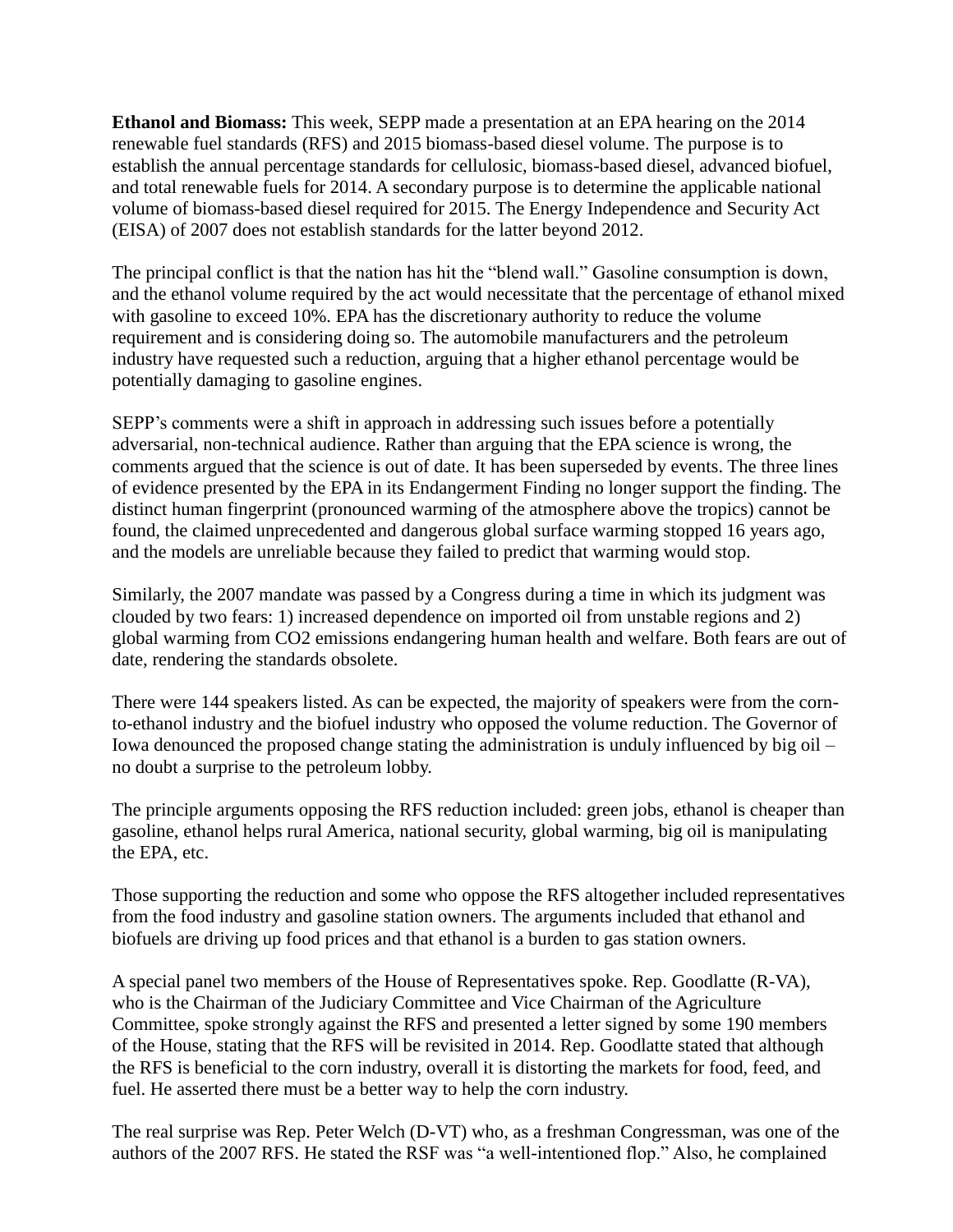that ethanol ruined his chainsaw, a common complaint by owners of two cycle engines. See links under Green Jobs, EPA and other Regulators on the March, and Alternative, Green ("Clean") Energy – Other.

\*\*\*\*\*\*\*\*\*\*\*\*\*\*\*\*\*\*\*

**Fossil Fuel Subsidies:** Promoters of wind and other alternative forms of energy in Western countries are again bring up world-wide fossil fuel subsidies. As discussed in the April 6 and April 13 TWTWs and in an article by Bjorn Lomborg carried in the November 12 TWTW, 75% of the subsidies occur in 12 countries. The 5 major ones are, in order, Iran (\$82 billion), Saudi Arabia (\$61 billion), Russia, India, China (between \$30 to \$40 billion), and Venezuela, Egypt, Iraq, U.A.E., Indonesia, Mexico and Algeria making up the rest. The subsidies occur by state controlled oil companies of these countries selling oil products below world market prices. In Venezuela gasoline costs as little as 1.5 cents a gallon, unofficial exchange rate, up to 5.6 cents a gallon for premium, official exchange rate. Since politicians of these countries choose to subsidize petroleum to promote political stability, should Western politicians subsidize unreliable solar and wind to promote grid instability? See the prior TWTWs and links under Communicating Better to the Public – Make things up.

\*\*\*\*\*\*\*\*\*\*\*\*\*\*\*\*\*\*\*

**Changing Change:** First it was the fear of global warming. When that stopped, the orthodoxy tried climate disruption, then climate change, which has been ongoing for hundreds of millions of years. Now, the US National Research Council has come up with a new fear – abrupt climate change. How a gradual increase of carbon dioxide (CO2) concentrations in the atmosphere causes abrupt climate change is not well explained, but the label **may** stick this time! The real issue at stake is not the fear, but the loss of credibility of once vaunted scientific institutions that produce statements such as: *Climate is changing, forced out of the range of the past million years by levels of carbon dioxide and other greenhouse gases not seen in the Earth's atmosphere for a very, very long time. Lacking action by the world's nations, it is clear that the planet will be warmer, sea level will rise, and patterns of rainfall will change.* See links under Defending the Orthodoxy. \*\*\*\*\*\*\*\*\*\*\*\*\*\*\*\*\*\*\*

Lost? Judith Curry discussed an article asserting that science has lost its way. The article deals with rewards for researchers in life sciences and that many splashy research results cannot be reproduced. Curry divides research into four types and suggests rewards structures should be tailored according to the specific type of research. When discussing climate research, she further states: *In terms of money being thrown down a rathole for climate research, … that taxonomical studies of model-based regional impacts rests on the premise that climate models provide useful information for regional impact studies, and they do not.* Well put. Studies based on long term projections from un-validated climate models have little value. See link under Seeking a Common Ground.

\*\*\*\*\*\*\*\*\*\*\*\*\*\*\*\*\*\*\*

**Uncertainty:** On the Plos blog, Tamsin Edwards has a post on uncertainty and how people perceive it. It is based on a conference on "Communicating Risk and Uncertainty around Climate Change." Nine attitudes are discussed including people have a finite pool of worry, often interpret uncertainty as ignorance, and are uncomfortable with uncertainty. One of the points made was how to respond if a journalist asks: *"What does it mean to increase from 90% confident to 95% confident?", a scientist could make this clearer with "[We think] the chance climate change is natural is now half as likely as before."*

Of course, such a response is not improvement in the issue. As the models, on which the UN Intergovernmental Panel on Climate Change (IPCC) heavily relies, diverge further from actual observations, the IPCC has expressed greater certainty in its work. In effect, as the public has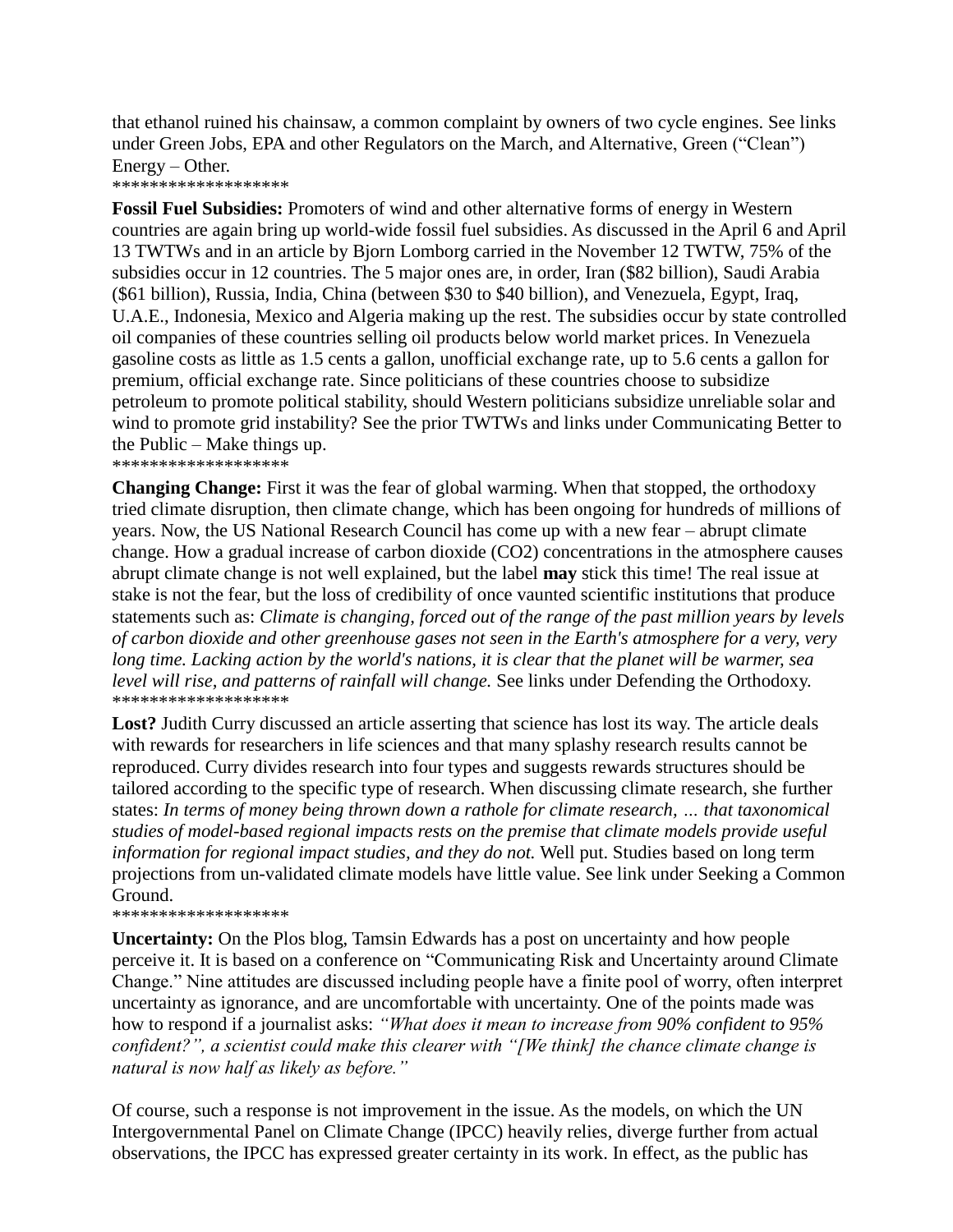greater reason to doubt the work, the IPCC insists that it is more certain. No wonder its climate scientists need special conferences on communicating better with the public. Expression of a little doubt may be helpful. See link under Seeking a Common Ground. \*\*\*\*\*\*\*\*\*\*\*\*\*\*\*\*\*\*\*

**Extreme Weather:** Although the year has not ended, it appears to be a dud for those claiming more, extreme weather events. US tornados are down, the hurricane season was uneventful, and major global tropical cyclones making landfall are down. Roger Pielke Jr. posted the latest cyclone statistics with a link to the work by Ryan Maue of WeatherBell Analytics. The Global and Northern Hemisphere Accumulated Cyclone Energy (ACE) does not justify the claims of more extreme weather events. In January, it will be interesting to review the financial report of Munich Re, the large reinsurance firm. One must wonder if the rather tame weather is what the National Research Council defines as abrupt climate change. See link under changing weather and <http://models.weatherbell.com/tropical.php>

\*\*\*\*\*\*\*\*\*\*\*\*\*\*\*\*\*

**Earthquakes:** On an amusing note, the UK newspaper, *Independent*, reported that, during an American football game, the Seattle Seahawk fans created such an uproar that the Pacific Northwest Seismic Network detected vibrations that measured between magnitude 1 and 2 earthquake. One wonders how this compares with earthquakes reported occurring from hydraulic fracturing of dense shale. Please see link under Changing Earth. \*\*\*\*\*\*\*\*\*\*\*\*\*\*\*\*\*\*\*

**Number of the Week:** 1 million and 1.3 million. The *Wall Street Journal* reports that the daily oil production from the Bakken formation in North Dakota will pass 1 million barrels per day (bbd) this month and the production from the Eagle Ford formation in Texas is approaching 1.3 million bbd. In January 2009, the production from the Bakken was about 100,000 bbd and in 2009 the average production from Eagle Ford was 843 bbd. The Federal agencies, which control US government land, have yet to finish the regulations on smart drilling that they claim are necessary to permit hydraulic fracturing on the lands they control. See

[http://en.wikipedia.org/wiki/File:Bakken\\_Oil\\_Production\\_ND.png](http://en.wikipedia.org/wiki/File:Bakken_Oil_Production_ND.png) and<http://www.rrc.state.tx.us/eagleford/EagleFordOilProduction.pdf>

###################################################

## **ARTICLES:**

For the numbered articles below please see this week's TWTW at: **www.sepp.org**. The articles are at the end of the pdf.

## **1. In Fracking, Sand Is the New Gold**

Energy Boom Fuels Demand for Key Ingredient Used in Drilling Wells; 100 Sand Mines in Wisconsin

By Alison Sider and Kristin Jones, WSJ, Dec 2, 2013 [http://online.wsj.com/news/articles/SB10001424052702304868404579194250973656942?mod=](http://online.wsj.com/news/articles/SB10001424052702304868404579194250973656942?mod=WSJ_Energy_2_4_Right) WSJ Energy 2 4 Right

## **2. Moving Crude by Railcar Stalls on the Track**

Heightened Safety Concerns, Slow Permit Approval Hinder Some Firms' Efforts By Alison Sider, WSJ, Dec 5, 2013

[http://online.wsj.com/news/articles/SB10001424052702303332904579224000594400852?mod=](http://online.wsj.com/news/articles/SB10001424052702303332904579224000594400852?mod=WSJ_Energy) [WSJ\\_Energy](http://online.wsj.com/news/articles/SB10001424052702303332904579224000594400852?mod=WSJ_Energy)

###################################################

## **NEWS YOU CAN USE:**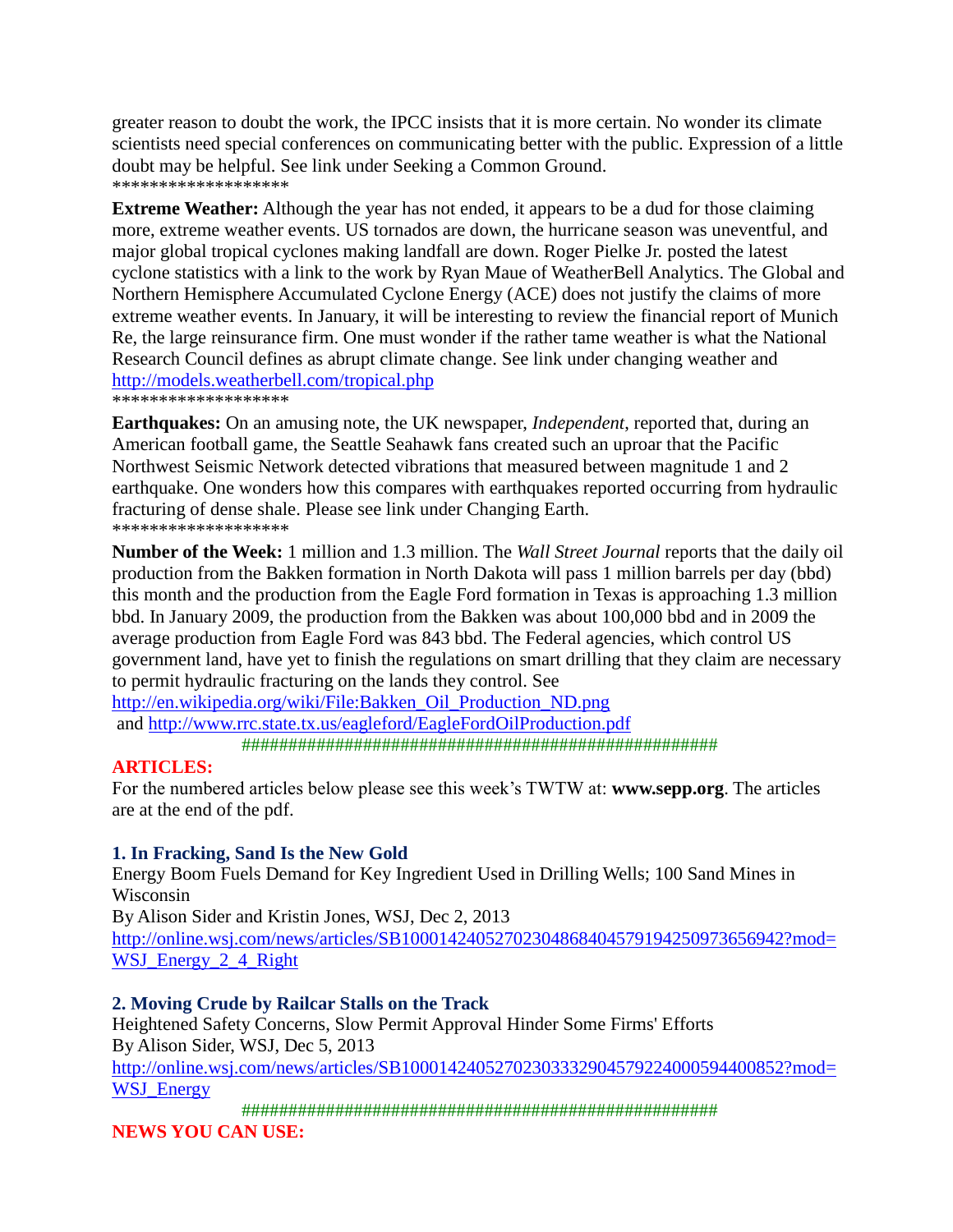## *Science: Is the Sun Rising?*

## **IPCC Finds The Important Natural Climate Driver – Solar Surface Radiation Intensity – But Then Ignores It!**

By D.E. Koelle, Posted by P. Gosselin, No Tricks Zone, Dec 1, 2013 [http://notrickszone.com/2013/12/01/ipcc-finds-the-important-natural-climate-driver-solar-surface](http://notrickszone.com/2013/12/01/ipcc-finds-the-important-natural-climate-driver-solar-surface-radiation-intensity-but-then-ignores-and-buries-it/)[radiation-intensity-but-then-ignores-and-buries-it/](http://notrickszone.com/2013/12/01/ipcc-finds-the-important-natural-climate-driver-solar-surface-radiation-intensity-but-then-ignores-and-buries-it/)

Decisive for the climate and temperature changes is not the solar irradiance at the edge of the atmosphere, rather it is the amount of solar energy that makes it to the Earth's surface.

#### *Challenging the Orthodoxy*

**Václav Klaus: French criticism of the global warming champions' fanaticism** Review of Pascal Bruckner's book "The Fanaticism of the Apocalypse" by the Czech ex-president Translation by Luboš Motl, The Reference Frame, Dec 5, 2013 <http://motls.blogspot.com/2013/12/vaclav-klaus-french-criticism-of-global.html>

#### **The Best the IPCC Can Do**

If a slick video and the IPCC's latest inaccurate and untruthful arguments are the best it can do to demonstrate a dangerous warming problem, its advice should be ignored and funding withdrawn By Bob Carter, Quadrant, Dec 4, 2013

<http://quadrant.org.au/opinion/doomed-planet/2013/12/26217/>

## **German Scientists Show Climate Driven By Natural Cycles – Global Temperature To Drop To 1870 Levels By 2100!**

Climate reveals periodic nature, thus no influence by CO2 By H. Luedecke and C.O. Weiss, Posted by P. Gosselin, No Tricks Zone, Dec 3, 2013 [http://notrickszone.com/2013/12/03/german-scientists-show-climate-driven-by-natural-cycles](http://notrickszone.com/2013/12/03/german-scientists-show-climate-driven-by-natural-cycles-global-temperature-to-drop-to-1870-levels-by-2100/)[global-temperature-to-drop-to-1870-levels-by-2100/](http://notrickszone.com/2013/12/03/german-scientists-show-climate-driven-by-natural-cycles-global-temperature-to-drop-to-1870-levels-by-2100/) *[SEPP Comment: Open to challenge.]*

#### *Defending the Orthodoxy*

## **Panel Says Global Warming Carries Risk of Deep Changes**

By Justin Gillis, NYT, Dec 3, 2013

[http://www.nytimes.com/2013/12/04/science/earth/panel-says-global-warming-risks-sudden-deep](http://www.nytimes.com/2013/12/04/science/earth/panel-says-global-warming-risks-sudden-deep-changes.html?utm_source=Weekly+Carbon+Briefing&utm_campaign=bcc9de284f-Carbon_Brief_Weekly_18_7_137_18_2013&utm_medium=email&utm_term=0_3ff5ea836a-bcc9de284f-215218249&_r=0)[changes.html?utm\\_source=Weekly+Carbon+Briefing&utm\\_campaign=bcc9de284f-](http://www.nytimes.com/2013/12/04/science/earth/panel-says-global-warming-risks-sudden-deep-changes.html?utm_source=Weekly+Carbon+Briefing&utm_campaign=bcc9de284f-Carbon_Brief_Weekly_18_7_137_18_2013&utm_medium=email&utm_term=0_3ff5ea836a-bcc9de284f-215218249&_r=0)

[Carbon\\_Brief\\_Weekly\\_18\\_7\\_137\\_18\\_2013&utm\\_medium=email&utm\\_term=0\\_3ff5ea836a](http://www.nytimes.com/2013/12/04/science/earth/panel-says-global-warming-risks-sudden-deep-changes.html?utm_source=Weekly+Carbon+Briefing&utm_campaign=bcc9de284f-Carbon_Brief_Weekly_18_7_137_18_2013&utm_medium=email&utm_term=0_3ff5ea836a-bcc9de284f-215218249&_r=0)bcc9de284f-215218249& $r=0$ 

Link to the report: Abrupt Impacts of Climate Change: Anticipating Surprises (2013) By Committee on Understanding and Monitoring Abrupt Climate Change and Its Impacts; Board on Atmospheric Sciences and Climate; Division on Earth and Life Studies; National Research Council

National Academies Press, No Date

[http://www.nap.edu/catalog.php?record\\_id=18373&utm\\_source=Weekly+Carbon+Briefing&utm](http://www.nap.edu/catalog.php?record_id=18373&utm_source=Weekly+Carbon+Briefing&utm_campaign=bcc9de284f-Carbon_Brief_Weekly_18_7_137_18_2013&utm_medium=email&utm_term=0_3ff5ea836a-bcc9de284f-215218249) [\\_campaign=bcc9de284f-](http://www.nap.edu/catalog.php?record_id=18373&utm_source=Weekly+Carbon+Briefing&utm_campaign=bcc9de284f-Carbon_Brief_Weekly_18_7_137_18_2013&utm_medium=email&utm_term=0_3ff5ea836a-bcc9de284f-215218249)

[Carbon\\_Brief\\_Weekly\\_18\\_7\\_137\\_18\\_2013&utm\\_medium=email&utm\\_term=0\\_3ff5ea836a](http://www.nap.edu/catalog.php?record_id=18373&utm_source=Weekly+Carbon+Briefing&utm_campaign=bcc9de284f-Carbon_Brief_Weekly_18_7_137_18_2013&utm_medium=email&utm_term=0_3ff5ea836a-bcc9de284f-215218249)[bcc9de284f-215218249](http://www.nap.edu/catalog.php?record_id=18373&utm_source=Weekly+Carbon+Briefing&utm_campaign=bcc9de284f-Carbon_Brief_Weekly_18_7_137_18_2013&utm_medium=email&utm_term=0_3ff5ea836a-bcc9de284f-215218249)

**Continuing with pledge pathways to 2030 could push climate goals out of reach** By Staff Writers, IIASA, Dec 3, 2013 [H/t WUWT] <http://www.iiasa.ac.at/web/home/about/news/20131203-ClimatePledges.en.html>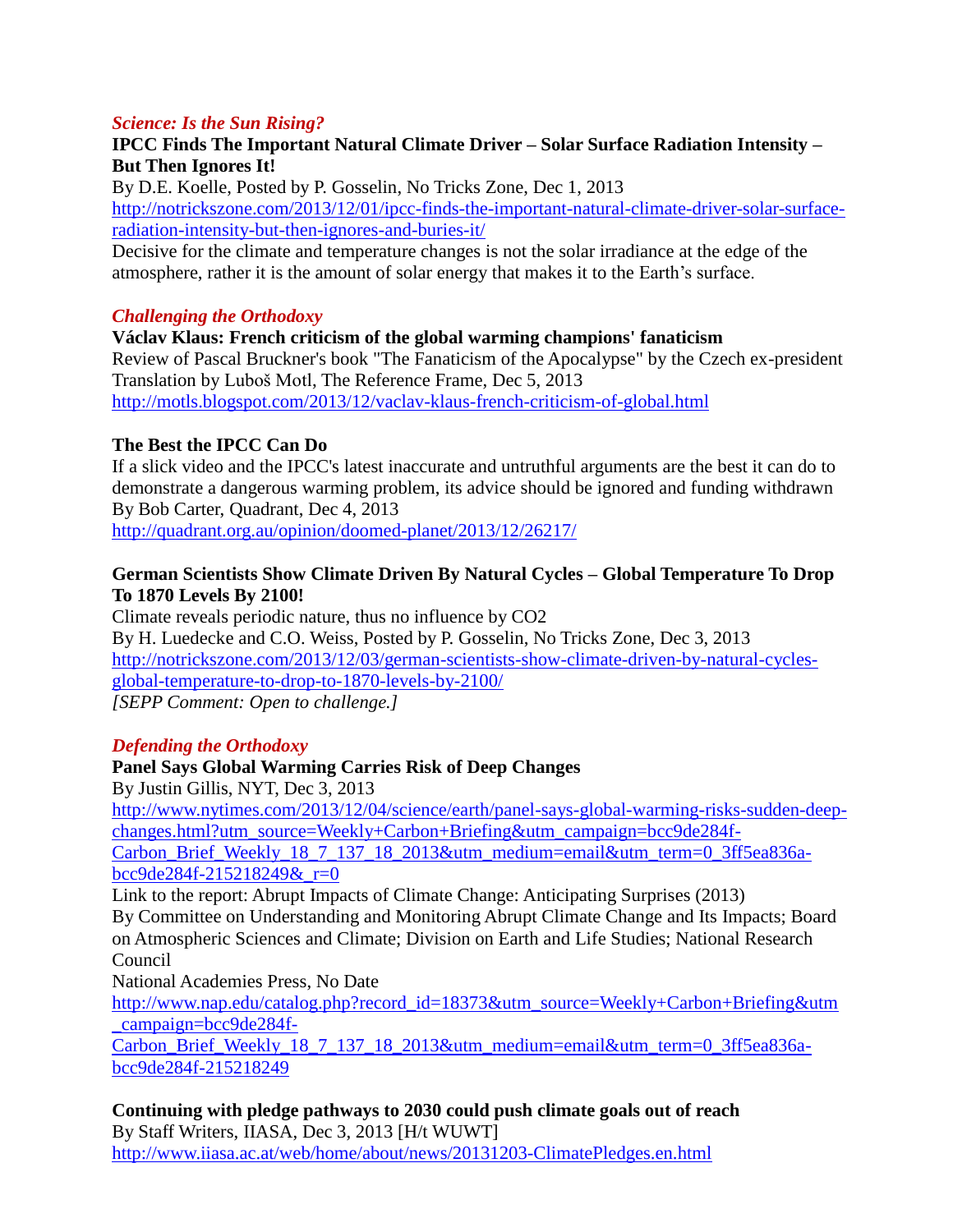*[SEPP Comment: An imaginary climate goal is always out of reach.]*

## *Questioning the Orthodoxy*

## **A Theory Ready for Extinction**

Don't worry too much over those warmist predictions that millions of species will soon be lost to climate change. Judging by their methods it is the doomsayers who are the real dodos By David Stockwell, Quadrant, Dec 3, 2013 <http://quadrant.org.au/opinion/doomed-planet/2013/12/theory-fit-extinction/>

## **Blaming the developed world for the forces of nature**

Bad science puts rich nations on the hook for trillions in climate liabilities By Tom Harris and Madhav Khandekar, Washington Times, Dec 3, 2013 [http://www.washingtontimes.com/news/2013/dec/3/harris-and-khandekar-blaming-the-developed](http://www.washingtontimes.com/news/2013/dec/3/harris-and-khandekar-blaming-the-developed-world-f/)[world-f/](http://www.washingtontimes.com/news/2013/dec/3/harris-and-khandekar-blaming-the-developed-world-f/)

## **Same old New Scientist**

By Andrew Montford, Bishop Hill, Dec 5, 2013 <http://bishophill.squarespace.com/blog/2013/12/5/same-old-new-scientist.html>

## **Global-warming 'proof' is evaporating**

By Michael Fumento, New York Post, Dec 5, 2013 <http://nypost.com/2013/12/05/global-warming-proof-is-evaporating/>

## **Majority rules on climate science?**

By Jeff Jacoby, Boston Globe, Dec 4, 2013 [H/t Timothy Wise [http://www.bostonglobe.com/opinion/2013/12/04/climate-alarmists-science-isn-settled-majority](http://www.bostonglobe.com/opinion/2013/12/04/climate-alarmists-science-isn-settled-majority-vote/CZEk7XP10TfvpiiJ04zulK/story.html)[vote/CZEk7XP10TfvpiiJ04zulK/story.html](http://www.bostonglobe.com/opinion/2013/12/04/climate-alarmists-science-isn-settled-majority-vote/CZEk7XP10TfvpiiJ04zulK/story.html)

## **Mail wars: Heartland -vs- the AMS**

By Anthony Watts, WUWT, Dec 2, 2013 <http://wattsupwiththat.com/2013/12/02/mail-wars-heartland-vs-the-ams/>

**UN's war on coal threatens environmental progress in world's desperate regions** By Donna Laframboise, Financial Post, Dec 3, 2013 [http://opinion.financialpost.com/2013/12/03/uns-war-on-coal-threatens-environmental-progress](http://opinion.financialpost.com/2013/12/03/uns-war-on-coal-threatens-environmental-progress-in-worlds-desperate-regions/)[in-worlds-desperate-regions/](http://opinion.financialpost.com/2013/12/03/uns-war-on-coal-threatens-environmental-progress-in-worlds-desperate-regions/)

#### **Yes, The Overheated Climate Crisis Debate Is Settled. So Chill Out And Relax** By Larry Bell, Forbes, Dec 3, 2013

[http://www.forbes.com/sites/larrybell/2013/12/03/yes-the-overheated-climate-crisis-debate-is](http://www.forbes.com/sites/larrybell/2013/12/03/yes-the-overheated-climate-crisis-debate-is-settled-so-chill-out-and-relax/)[settled-so-chill-out-and-relax/](http://www.forbes.com/sites/larrybell/2013/12/03/yes-the-overheated-climate-crisis-debate-is-settled-so-chill-out-and-relax/)

*Problems in the Orthodoxy* **The Poor Need Cheap Fossil Fuels** By Bjorn Lomborg, NYT, Dec 3, 2013 [H/t GWPF] <http://www.nytimes.com/2013/12/04/opinion/the-poor-need-cheap-fossil-fuels.html>

**Europe Climate Policy Blows Engine…"Giant Failure" … Scientists "Failed Tricking Their Way Past Democracy" … Mood Of Resignation**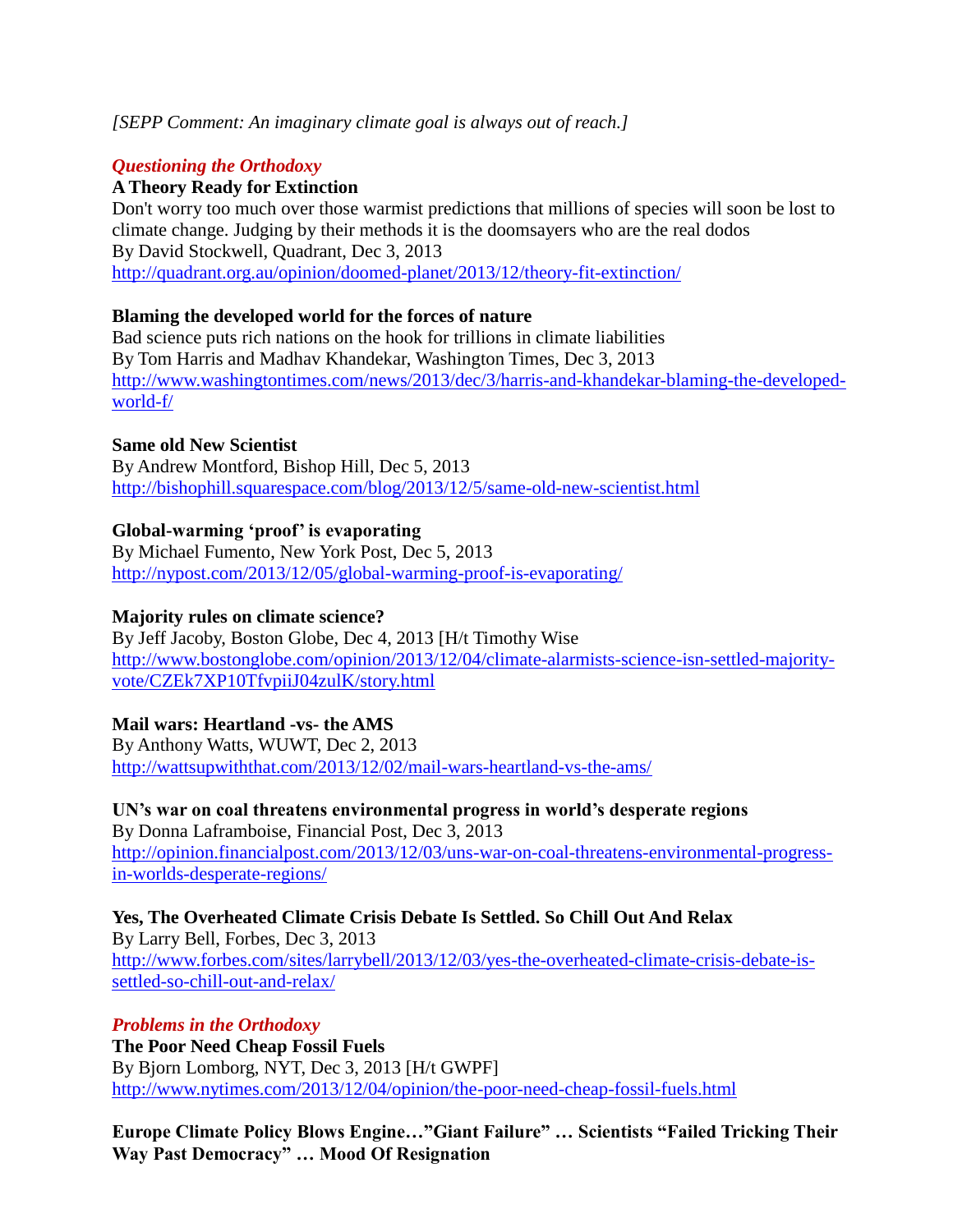#### By P. Gosselin, No Tricks Zone, Nov 30, 2013

[http://notrickszone.com/2013/11/30/europe-climate-policy-blows-engine-huge-failure-scientists](http://notrickszone.com/2013/11/30/europe-climate-policy-blows-engine-huge-failure-scientists-failed-tricking-their-way-past-democracy-mood-of-resignation/)[failed-tricking-their-way-past-democracy-mood-of-resignation/](http://notrickszone.com/2013/11/30/europe-climate-policy-blows-engine-huge-failure-scientists-failed-tricking-their-way-past-democracy-mood-of-resignation/)

## **Leading Climate Policy Advisor On Warsaw: "A Failure Even When Measured By Lowest Expectations…2°C Target Failed"**

By P. Gosselin, No Tricks Zone, Dec 2, 2013 [http://notrickszone.com/2013/12/02/leading-climate-policy-advisor-on-warsaw-a-failure-even](http://notrickszone.com/2013/12/02/leading-climate-policy-advisor-on-warsaw-a-failure-even-when-measured-by-lowest-expectations-2c-target-failed/)[when-measured-by-lowest-expectations-2c-target-failed/](http://notrickszone.com/2013/12/02/leading-climate-policy-advisor-on-warsaw-a-failure-even-when-measured-by-lowest-expectations-2c-target-failed/)

## **Poland argues for delay to EU 2030 climate package**

By Sophie Yeo, RTCC, Dec 6, 2013 [H/t GWPF] <http://www.rtcc.org/2013/12/05/poland-argues-for-delay-to-eu-2030-climate-package/>

#### *Seeking a Common Ground*

**Has science lost its way?** By Judith Curry, Climate Etc. Dec 1, 2013 <http://judithcurry.com/2013/12/01/has-science-lost-its-way/>

#### **Nine Lessons and Carols in Communicating Climate Uncertainty**

By Tamsin Edwards, PLOS blogs, Dec 6, 2013 [H/t WUWT] <http://blogs.plos.org/models/nine-lessons-and-carols-in-communicating-climate-uncertainty/>

#### **Polar bear conservation: the next 10 years**

By Susan Crockford, Polar Bear Science, Dec 3, 2013 <http://polarbearscience.com/2013/12/03/polar-bear-conservation-the-next-10-years/> A recent genetic study indicated that polar bears survived the Eemian interglacial (130,000 to 115,000 years ago) with a relatively large population, despite much less ice than today. Computer models, on the other hand, predicted almost total extinction of polar bears under similar conditions.

#### **There is no Denying Global Warming**

By Donn Dears, Power for USA, Dec 6, 2013 <http://dddusmma.wordpress.com/2013/12/06/there-is-no-denying-global-warming/>

#### **US Climate Variability and Predictability Program Science Plan**

By Judith Curry, Climate Etc. Dec 5, 2013 <http://judithcurry.com/2013/12/05/us-climate-variability-and-predictability-program-science-plan/> Link to US CLIVAR Science Plan: [http://usclivar.org/science\\_plan](http://usclivar.org/science_plan)

#### *Lowering Standards*

**Global Warming Consensus Crumbling**

By clincher.]Paul Homewood, Not a Lot of People Know That, Dec 6, 2013 [H/t GWPF] <http://notalotofpeopleknowthat.wordpress.com/2013/12/06/global-warming-consensus-crumbling/> *[SEPP Comment: More on the poll by the AMS. The next to last paragraph is the clincher -- "How worried are you about global warming?" Only 30% answered "very worried."]* 

#### *Questioning European Green*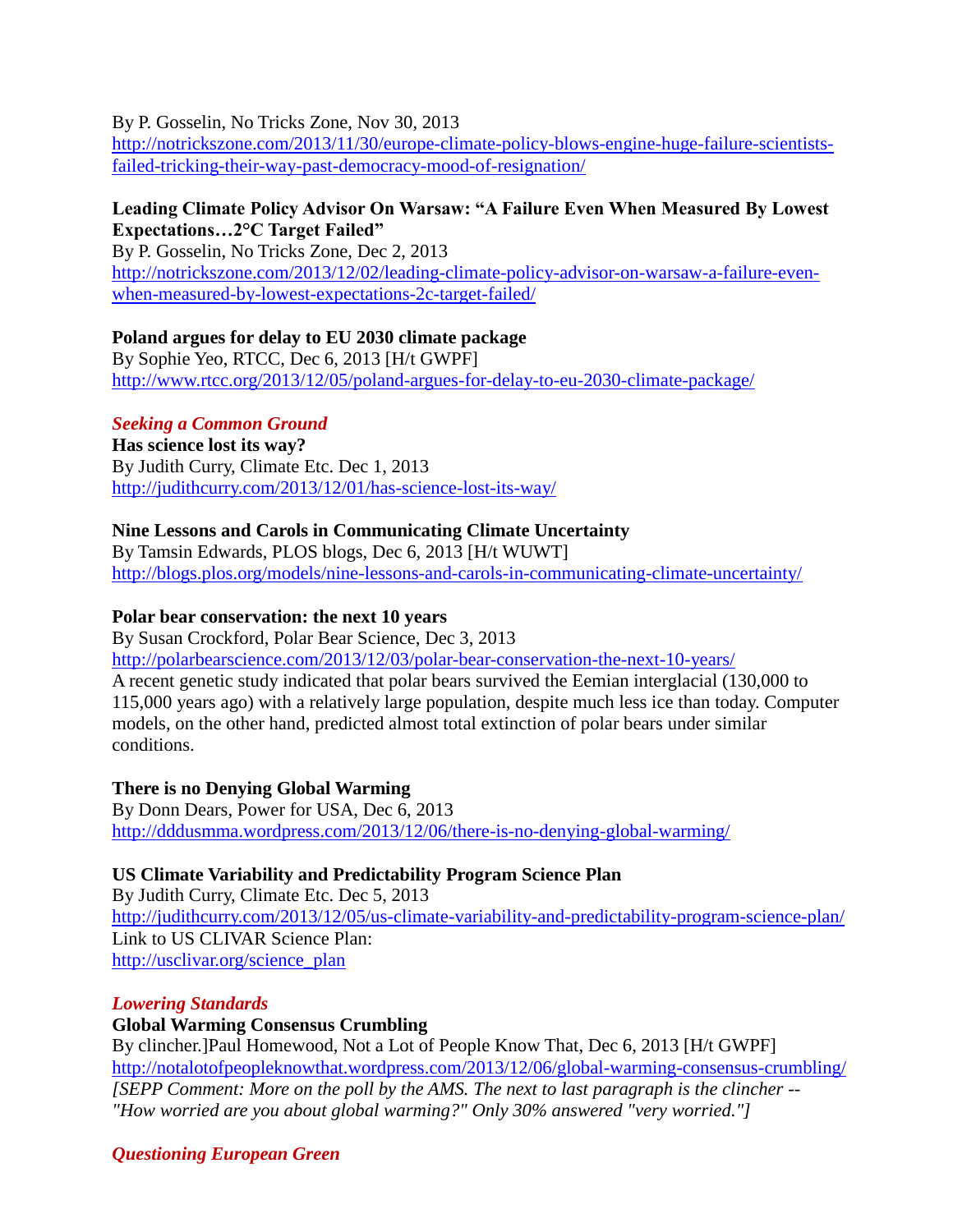#### **A £50 green energy tax cut is good news. The bad news? Britain will have to foot a £300BILLION eco-bill by 2030**

By David Rose, Mail, UK, Nov 30, 2013 [H/t Bishop Hill] [http://www.dailymail.co.uk/debate/article-2516289/A-50-green-energy-tax-cut-good-news-The](http://www.dailymail.co.uk/debate/article-2516289/A-50-green-energy-tax-cut-good-news-The-bad-news-Britain-foot-300BILLION-eco-2030.html)[bad-news-Britain-foot-300BILLION-eco-2030.html](http://www.dailymail.co.uk/debate/article-2516289/A-50-green-energy-tax-cut-good-news-The-bad-news-Britain-foot-300BILLION-eco-2030.html)

#### **800,000 people 'lifted' out of fuel poverty – by redefining it**

By Tom Bawden, Independent, UK, Dec 2, 2013 [H/t GWPF] [http://www.independent.co.uk/news/uk/politics/800000-people-lifted-out-offuel-poverty--by](http://www.independent.co.uk/news/uk/politics/800000-people-lifted-out-offuel-poverty--by-redefining-it-8976232.html)[redefining-it-8976232.html](http://www.independent.co.uk/news/uk/politics/800000-people-lifted-out-offuel-poverty--by-redefining-it-8976232.html)

#### **Britain's £85 billion bill for climate policies**

A new study claims Britain's climate change initiatives are both 'staggeringly costly and excessive' By Robert Mendick, Telegraph, UK, Dec 1, 2013 [H/t GWPF] [http://www.telegraph.co.uk/earth/environment/climatechange/10486223/Britains-85-billion-bill](http://www.telegraph.co.uk/earth/environment/climatechange/10486223/Britains-85-billion-bill-for-climate-policies.html)[for-climate-policies.html](http://www.telegraph.co.uk/earth/environment/climatechange/10486223/Britains-85-billion-bill-for-climate-policies.html)

#### **Our enemy is not global warming. In Britain, people are dying of the cold**

Everyone talks about the human cost of climate change. What about pensioners dying in the cold? Editorial, The Spectator, Nov 30, 2013 [H/t GWPF] <http://www.spectator.co.uk/the-week/leading-article/9088931/winter-fuel/>

## **German Households Face Annual €30 Billion Cost For Green Energy Subsidies**

By Daniel Wetzel, Die Welt, Trans. Philipp Mueller, Dec 5, 2013 <http://www.thegwpf.org/german-households-face-annual-e30-billion-cost-green-energy-subsidies/>

#### *Green Jobs*

**Green jobs: £1 million each** By Andrew Montford, Bishop Hill, Dec 5, 2013 <http://bishophill.squarespace.com/blog/2013/12/5/green-jobs-1-million-each.html>

## **EPA fuel mandate imperils biofuel industry, producers warn**

By Laura Barron-Lopez, The Hill, Dec 5, 2013 <http://thehill.com/blogs/e2-wire/e2-wire/192138-epa-fuel-mandate-imperils-biofuel-producers> The proposal could threaten up to 8,000 jobs, Evans said *[SEPP Comment: A tiny number of green jobs compared with the jobs being created by the oil and gas industry, without subsidies or mandates.]*

*Communicating Better to the Public – Exaggerate, or be Vague?*

**Antarctic fjords are climate-sensitive hotspots of diversity in a rapidly warming region** By Staff Writers, Manoa HI (SPX), Dec 06, 2013 [http://www.terradaily.com/reports/Antarctic\\_fjords\\_are\\_climate\\_sensitive\\_hotspots\\_of\\_diversity\\_](http://www.terradaily.com/reports/Antarctic_fjords_are_climate_sensitive_hotspots_of_diversity_in_a_rapidly_warming_region_999.html) [in\\_a\\_rapidly\\_warming\\_region\\_999.html](http://www.terradaily.com/reports/Antarctic_fjords_are_climate_sensitive_hotspots_of_diversity_in_a_rapidly_warming_region_999.html)

## **The Choice May Be Global Warming Or A New Ice Age, Say Scientists**

By Staff Writer, The National, UAE, Nov 30, 2013 [H/t GWPF] [http://www.thenational.ae/uae/science/the-choice-may-be-global-warming-or-a-new-ice-age-say](http://www.thenational.ae/uae/science/the-choice-may-be-global-warming-or-a-new-ice-age-say-scientists#full)[scientists#full](http://www.thenational.ae/uae/science/the-choice-may-be-global-warming-or-a-new-ice-age-say-scientists#full)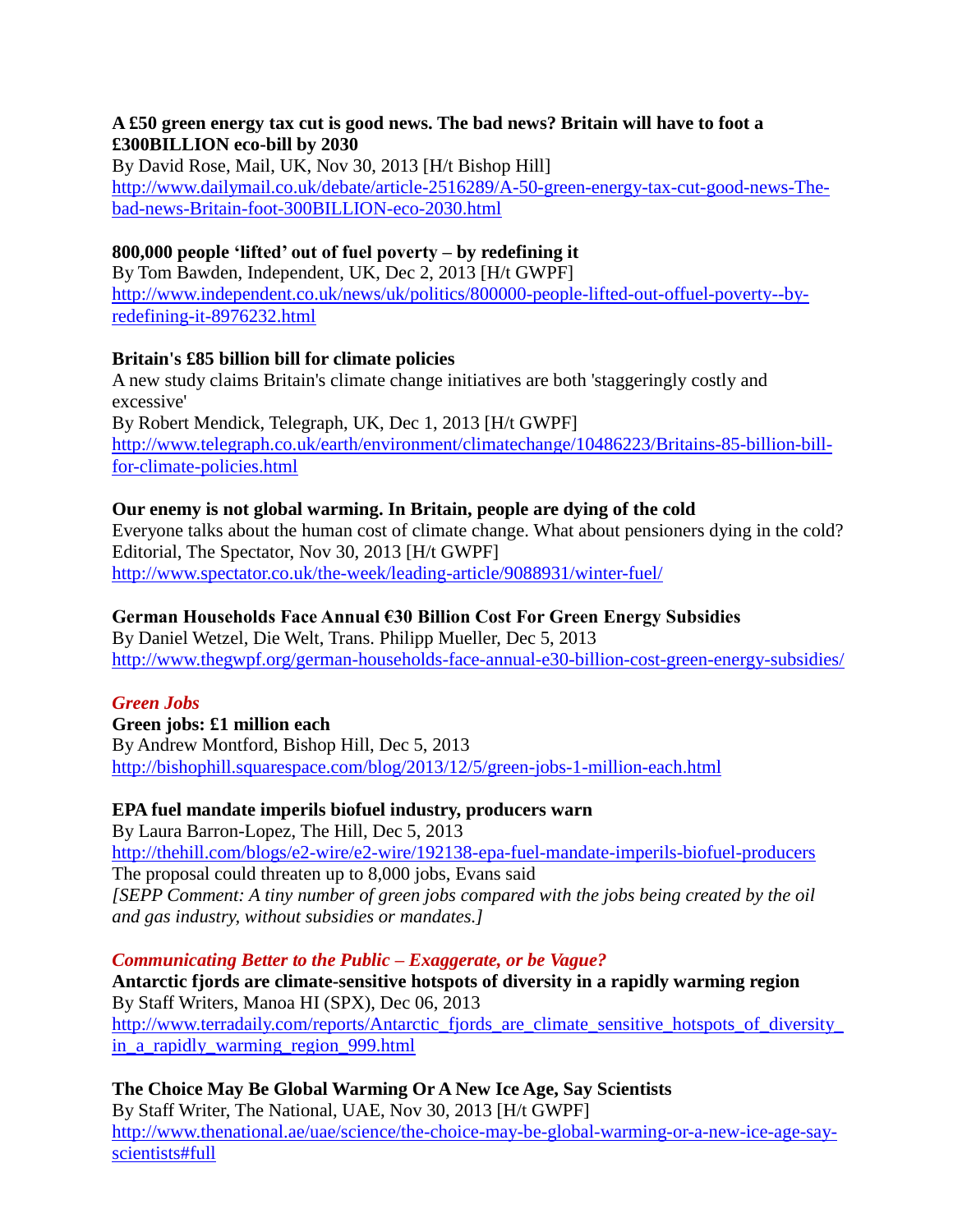#### *Communicating Better to the Public – Make things up.*

**Ex-NASA expert issues call for climate solutions**

By Staff Writers, Washington (AFP). Dec 02, 2013

[http://www.terradaily.com/reports/Ex-NASA\\_expert\\_issues\\_call\\_for\\_climate\\_solutions\\_999.html](http://www.terradaily.com/reports/Ex-NASA_expert_issues_call_for_climate_solutions_999.html) The warming of the past few decades "has brought global temperature close to if not slightly above the prior range of the Holocene," he said, referring to the last 11,700 years of Earth history, since the end of the last Ice Age. ???

*[SEPP Comment: The latest from James Hansen.]*

## **When a tax is not a tax; when a subsidy is not a subsidy: the liberal-left's Orwellian assault on our language**

By James Delingpole, Telegraph, UK, Dec 6, 2013 [http://blogs.telegraph.co.uk/news/jamesdelingpole/100249032/when-a-tax-is-not-a-tax-when-a](http://blogs.telegraph.co.uk/news/jamesdelingpole/100249032/when-a-tax-is-not-a-tax-when-a-subsidy-is-not-a-subsidy-the-liberal-lefts-orwellian-assault-on-our-language/)[subsidy-is-not-a-subsidy-the-liberal-lefts-orwellian-assault-on-our-language/](http://blogs.telegraph.co.uk/news/jamesdelingpole/100249032/when-a-tax-is-not-a-tax-when-a-subsidy-is-not-a-subsidy-the-liberal-lefts-orwellian-assault-on-our-language/)

## **Green fairies**

By Andrew Montford, Bishop Hill, Dec 2, 2013 <http://bishophill.squarespace.com/blog/2013/12/2/green-fairies.html>

## **Australia at risk of severe consequences of climate change**

By Staff Writers, Sydney (UPI), Dec 3, 2013 http://www.terradaily.com/reports/Australia at risk of severe consequences of climate change [\\_999.html](http://www.terradaily.com/reports/Australia_at_risk_of_severe_consequences_of_climate_change_999.html)

## **More droughts, heavier rains in warmer Europe, study**

By Staff Writers, Paris (AFP), Dec 02, 2013 http://www.terradaily.com/reports/More droughts heavier rains in warmer Europe study 999. [html](http://www.terradaily.com/reports/More_droughts_heavier_rains_in_warmer_Europe_study_999.html)

## *Models v. Observations*

**In The Models Only! Leading German Experts Find "No Statistical Increase In Storm Frequency Or Intensity"**  By P. Gosseelin, No Tricks Zone, Dec 6, 2013 [http://notrickszone.com/2013/12/06/in-the-models-only-leading-german-experts-find-no](http://notrickszone.com/2013/12/06/in-the-models-only-leading-german-experts-find-no-statistical-increase-in-storm-frequency-or-intensity/)[statistical-increase-in-storm-frequency-or-intensity/](http://notrickszone.com/2013/12/06/in-the-models-only-leading-german-experts-find-no-statistical-increase-in-storm-frequency-or-intensity/)

## *Changing Weather*

**Global Tropical Cyclone Landfalls 2013** By Roger Pielke Jr, His Blog, Dec 6, 2013 <http://rogerpielkejr.blogspot.com/2013/12/global-tropical-cyclone-landfalls-2013.html>

**Historical Temperature Trends in Asia (Excluding China and Russia)** By Staff Writers, SPPI & CO2 Science, Dec 4, 2013 [http://scienceandpublicpolicy.org/originals/historical\\_temperature\\_trends\\_in\\_asia.html](http://scienceandpublicpolicy.org/originals/historical_temperature_trends_in_asia.html)

**Rainfall to blame for decline in Arctic peregrines** By Staff Writers, Edmonton, Canada (SPX), Dec 06, 2013 [http://www.terradaily.com/reports/Rainfall\\_to\\_blame\\_for\\_decline\\_in\\_Arctic\\_peregrines\\_999.html](http://www.terradaily.com/reports/Rainfall_to_blame_for_decline_in_Arctic_peregrines_999.html)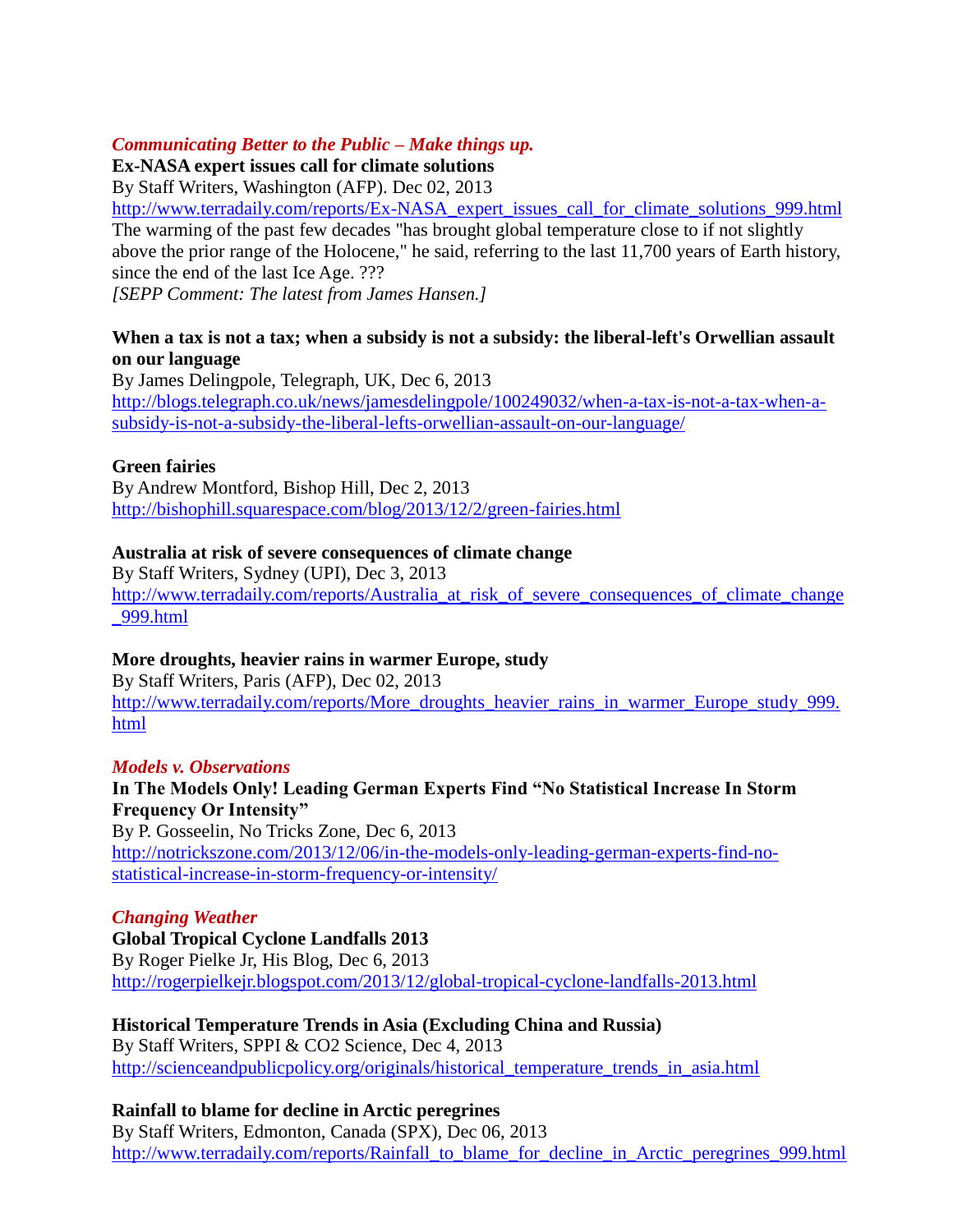## *Changing Earth*

**NFL fans 'cause earthquake' during game in Seattle** Simon Rice, Independent, UK, Dec 4, 2013 [http://www.independent.co.uk/sport/general/others/nfl-fans-cause-earthquake-during-game-in](http://www.independent.co.uk/sport/general/others/nfl-fans-cause-earthquake-during-game-in-seattle-8982971.html)[seattle-8982971.html](http://www.independent.co.uk/sport/general/others/nfl-fans-cause-earthquake-during-game-in-seattle-8982971.html)

## **Land clearing caused drop in rainfall in South West of Australia**

By Jo Nova, Her Blog, Dec 6, 2013 [http://joannenova.com.au/2013/12/land-clearing-responsible-for-most-of-rainfall-decline-in](http://joannenova.com.au/2013/12/land-clearing-responsible-for-most-of-rainfall-decline-in-south-west-western-australia/)[south-west-western-australia/](http://joannenova.com.au/2013/12/land-clearing-responsible-for-most-of-rainfall-decline-in-south-west-western-australia/)

## *Acidic Waters*

**Arctic study shows key marine food web species at risk from increasing CO2** By Staff Writers, Exeter, UK (SPX), Dec 03, 2013 [http://www.terradaily.com/reports/Arctic\\_study\\_shows\\_key\\_marine\\_food\\_web\\_species\\_at\\_risk\\_f](http://www.terradaily.com/reports/Arctic_study_shows_key_marine_food_web_species_at_risk_from_increasing_CO2_999.html) rom\_increasing\_CO<sub>2\_999.html</sub> *[SEPP Comment: Copedods formed long ago when atmospheric CO2 was far higher than today.* 

*Some copedods live in freshwater swamps with pH as low as 4.]*

## **Rising Ocean Acidification Leads to Anxiety in Fish**

By Staff Writers, San Diego CA (SPX), Dec 06, 2013 http://www.terradaily.com/reports/Rising Ocean Acidification Leads to Anxiety in Fish 999. [html](http://www.terradaily.com/reports/Rising_Ocean_Acidification_Leads_to_Anxiety_in_Fish_999.html)

*[SEPP Comment: Fish must have been neurotic when the atmosphere was many times richer in CO2 than today.]*

## *Review of Recent Scientific Articles by NIPCC For a full list of articles see [www.NIPCCreport.org](http://www.nipccreport.org/)*

## **Climate Change Impacts on Wheat Production in Central Asia**

Reference: Sommer, R., Glazirina, M., Yuldashev, T., Otarov, A., Ibraeva, M., Martynova, L., Bekenov, M., Kholov, B., Ibragimov, N., Kobilov, R., Karaev, S., Sultonov, M., Khasanova, F., Esanbekov, M., Mavlyanov, D., Isaev, S., Abdurahimov, S., Ikramov, R., Shezdyukova, L. and de Pauw, E. 2013. Impact of climate change on wheat productivity in Central Asia. *Agriculture, Ecosystems and Environment* 178: 78-99.

<http://nipccreport.org/articles/2013/dec/3dec2013a1.html> *[SEPP Comment: Positive!]*

## **The Strange "Global Warming" of the Antarctic Peninsula**

Reference: Franzke, C. 2013. Significant reduction of cold temperature extremes at Faraday/Vernadsky station in the Antarctic Peninsula. *International Journal of Climatology* 33: 1070-1078.

<http://nipccreport.org/articles/2013/dec/3dec2013a2.html>

*[SEPP Comment: It is not the heat but the relief from cold.]*

## **Long-Term Effects of Atmospheric CO2 Enrichment on Plant-Insect Interactions**

Reference: Stiling, P., Moon, D., Rossi, A., Forkner, R., Hungate, B.A., Day, F.P., Schroeder, R.E. and Drake, B. 2013. Direct and legacy effects of long-term elevated CO2 on fine root growth and plant-insect interactions. *New Phytolog*ist: 10.1111/nph.12295.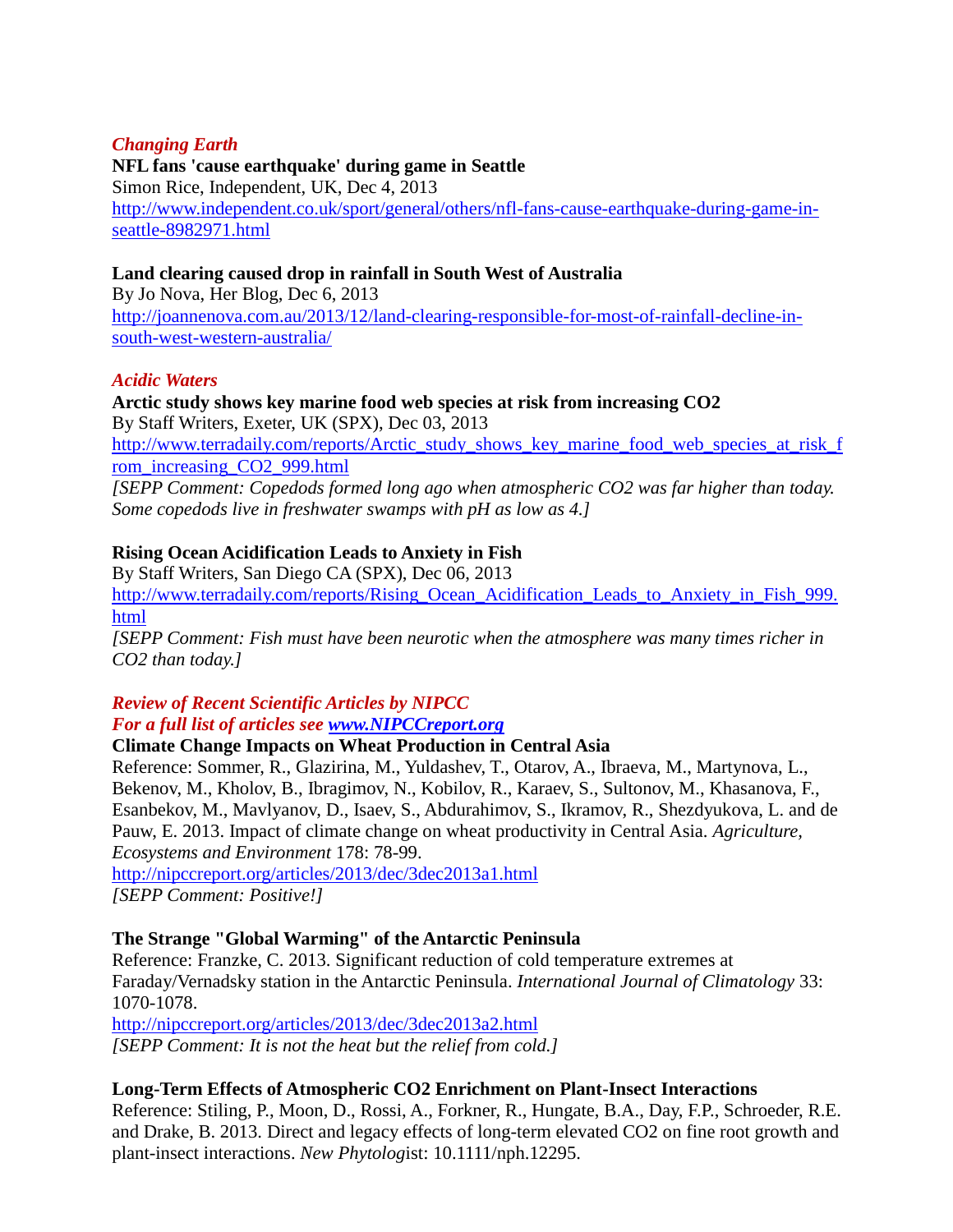<http://nipccreport.org/articles/2013/dec/3dec2013a4.html> *[SEPP Comment: Greater resistance to insect damage.]*

## **Modeling the South American Monsoon System**

Reference: Jones, C. and Carvalho, L.M.V. 2013. Climate change in the South American Monsoon System: Present climate and CMIP5 projections. Journal of Climate 26: 6660-6678. <http://nipccreport.org/articles/2013/dec/4dec2013a1.html>

## *Cap-and-Trade and Carbon Taxes*

**U.N. carbon offset market seen 'in a coma' for years after Warsaw** By Susanna Twidale, Reuters, Nov 29, 2013 [H/t GWPF] <http://in.reuters.com/article/2013/11/29/us-un-carbon-idINBRE9AS0H520131129>

#### **UN \$315 billion CDM carbon market comatose after Warsaw. It may last years**

By Joe Nova, Her Blog, Dec 5, 2013 [http://joannenova.com.au/2013/12/un-315billion-cdm-carbon-market-comatose-after-warsaw-it](http://joannenova.com.au/2013/12/un-315billion-cdm-carbon-market-comatose-after-warsaw-it-may-last-years/#more-32079)[may-last-years/#more-32079](http://joannenova.com.au/2013/12/un-315billion-cdm-carbon-market-comatose-after-warsaw-it-may-last-years/#more-32079) *[SEPP Comment: No one is bothering to keep the graph of the Clean Development Mechanism* 

*(CDM) current, as the market is collapsing.]*

#### *Subsidies and Mandates Forever*

#### **Centrica threatening to pull plug on £2bn offshore wind farm plan**

British Gas owner Centrica prepares to abandon £2bn offshore wind farm plan because subsidies offered by the government are too low. By Emily Gosden, Telegraph, UK, Nov 3, 2013 [H/t GWPF] [http://www.telegraph.co.uk/finance/newsbysector/energy/10423952/Centrica-threatening-to-pull](http://www.telegraph.co.uk/finance/newsbysector/energy/10423952/Centrica-threatening-to-pull-plug-on-2bn-offshore-wind-farm-plan.html)[plug-on-2bn-offshore-wind-farm-plan.html](http://www.telegraph.co.uk/finance/newsbysector/energy/10423952/Centrica-threatening-to-pull-plug-on-2bn-offshore-wind-farm-plan.html)

#### **Ending the wind tax credit**

A mature industry no longer needs taxpayer support By Don Nickles, Washington Times, Dec 5, 2013 <http://www.washingtontimes.com/news/2013/dec/5/nickles-ending-the-wind-tax-credit/>

#### **Erratic and arbitrary UK renewable subsidies are likely to end in failure**

By Benny Peiser, City A.M. Dec 5, 2013 [H/t GWPF] [http://www.cityam.com/article/1386205621/erratic-and-arbitrary-uk-renewable-subsidies-are](http://www.cityam.com/article/1386205621/erratic-and-arbitrary-uk-renewable-subsidies-are-likely-end-failure)[likely-end-failure](http://www.cityam.com/article/1386205621/erratic-and-arbitrary-uk-renewable-subsidies-are-likely-end-failure)

#### *EPA and other Regulators on the March*

**EPA's New Overseer Of 'Scientific Integrity': The Blind Leading The Blind** By Henry Miller, Forbes, Dec 4, 2013 [H/t Cooler Heads] [http://www.forbes.com/sites/henrymiller/2013/12/04/epas-new-overseer-of-scientific-integrity](http://www.forbes.com/sites/henrymiller/2013/12/04/epas-new-overseer-of-scientific-integrity-the-blind-leading-the-blind/?utm_source=allactivity&utm_medium=rss&utm_campaign=20131204)[the-blind-leading-the-](http://www.forbes.com/sites/henrymiller/2013/12/04/epas-new-overseer-of-scientific-integrity-the-blind-leading-the-blind/?utm_source=allactivity&utm_medium=rss&utm_campaign=20131204)

[blind/?utm\\_source=allactivity&utm\\_medium=rss&utm\\_campaign=20131204](http://www.forbes.com/sites/henrymiller/2013/12/04/epas-new-overseer-of-scientific-integrity-the-blind-leading-the-blind/?utm_source=allactivity&utm_medium=rss&utm_campaign=20131204)

The EPA has long been intellectually, scientifically and ethically bankrupt. Francesca Grifo will fit right in.

## **EPA Releases Draft Strategy Plan For Next Four Years**

By Sonal Patel, Power News, Nov 27, 2013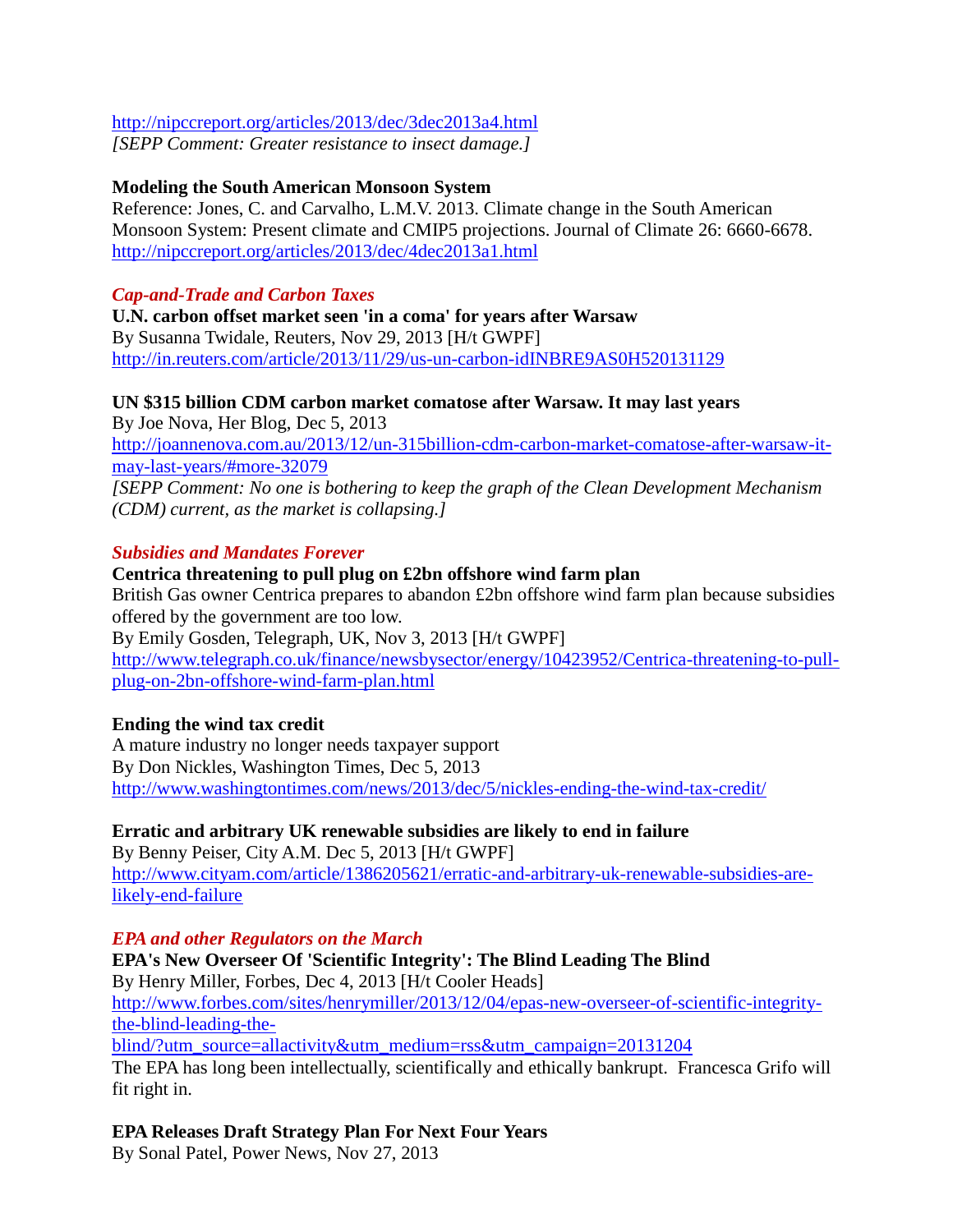[http://www.powermag.com/epa-releases-draft-strategy-plan-for-next-four](http://www.powermag.com/epa-releases-draft-strategy-plan-for-next-four-years/?hq_e=el&hq_m=2796072&hq_l=10&hq_v=5e660500d0)[years/?hq\\_e=el&hq\\_m=2796072&hq\\_l=10&hq\\_v=5e660500d0](http://www.powermag.com/epa-releases-draft-strategy-plan-for-next-four-years/?hq_e=el&hq_m=2796072&hq_l=10&hq_v=5e660500d0) Link to Plan: Draft FY 2014-2018 EPA Strategic Plan, Nov 19, 2013 <http://www.regulations.gov/#!documentDetail;D=EPA-HQ-OA-2013-0555-0002> Public Comment Period Nov 19, 2013 – Jan 3, 2014

## **EPA Power Plant Regulations: A Backdoor Energy Tax**

By Nicolas Loris, Kevin Dayaratna and David W. Kreutzer, Heritage, Dec 5, 2013 [http://www.heritage.org/research/reports/2013/12/epa-power-plant-regulations-a-backdoor](http://www.heritage.org/research/reports/2013/12/epa-power-plant-regulations-a-backdoor-energy-tax)[energy-tax](http://www.heritage.org/research/reports/2013/12/epa-power-plant-regulations-a-backdoor-energy-tax)

## **DOE official defends administration carbon capture rules**

By Laura Barron-Lopez, The Hill, Dec 3, 2013

[http://thehill.com/blogs/e2-wire/e2-wire/191933-doe-official-defends-administration-carbon](http://thehill.com/blogs/e2-wire/e2-wire/191933-doe-official-defends-administration-carbon-capture-rules)[capture-rules](http://thehill.com/blogs/e2-wire/e2-wire/191933-doe-official-defends-administration-carbon-capture-rules)

*[SEPP Comment: DOE has the EPA disease – false claims about commercially available technology.]*

## **The Great Green Lie: CCS Today Is Not Like Scrubbers in the 1970s (Part II)**

By William Yeatman, Master Resource, Dec 6, 2013 [http://www.masterresource.org/2013/12/the-great-green-lie-ccs-today-is-not-like-scrubbers-in](http://www.masterresource.org/2013/12/the-great-green-lie-ccs-today-is-not-like-scrubbers-in-the-1970s-part-ii-3/)[the-1970s-part-ii-3/](http://www.masterresource.org/2013/12/the-great-green-lie-ccs-today-is-not-like-scrubbers-in-the-1970s-part-ii-3/)

## **Democrats push EPA to act fast on greenhouse gas**

By Laura Barron-Lobez, The Hill, Dec 4, 2013

[http://thehill.com/blogs/e2-wire/e2-wire/192105-democrats-push-epa-to-act-fast-on-greenhouse](http://thehill.com/blogs/e2-wire/e2-wire/192105-democrats-push-epa-to-act-fast-on-greenhouse-gas)[gas](http://thehill.com/blogs/e2-wire/e2-wire/192105-democrats-push-epa-to-act-fast-on-greenhouse-gas)

*[SEPP Comment: HFCs are the new target. They replaced CFCs which were blamed for reduction of the ozone layer.]*

## **Both parties reject EPA fire hydrant guidance**

By Pete Kasperowicz, The Hill, Dec 2, 2013 http://thehill.com/blogs/floor-action/votes/191828-gop-dems-reject-epa-rule-on-fire-hydrants *[SEPP Comment: A 384-0 vote!]*

## **Renewable debate has EPA over a barrel**

By Jennifer Dlougy, San Antonio Express News, Dec 5, 2013 [http://www.mysanantonio.com/business/eagle-ford-energy/article/Renewable-debate-has-EPA](http://www.mysanantonio.com/business/eagle-ford-energy/article/Renewable-debate-has-EPA-over-a-barrel-5039614.php)[over-a-barrel-5039614.php](http://www.mysanantonio.com/business/eagle-ford-energy/article/Renewable-debate-has-EPA-over-a-barrel-5039614.php)

## *Energy Issues – Non-US*

**Strangling Shale Gas In Europe** By Alan Riely, WSJ, Via GWPF, Dec 6, 2013 <http://www.thegwpf.org/strangling-shale-gas-europe/>

## **The energy imperative**

By Martin Livermore, The Scientific Alliance, Dec 6, 2013 <http://scientific-alliance.org/scientific-alliance-newsletter/energy-imperative>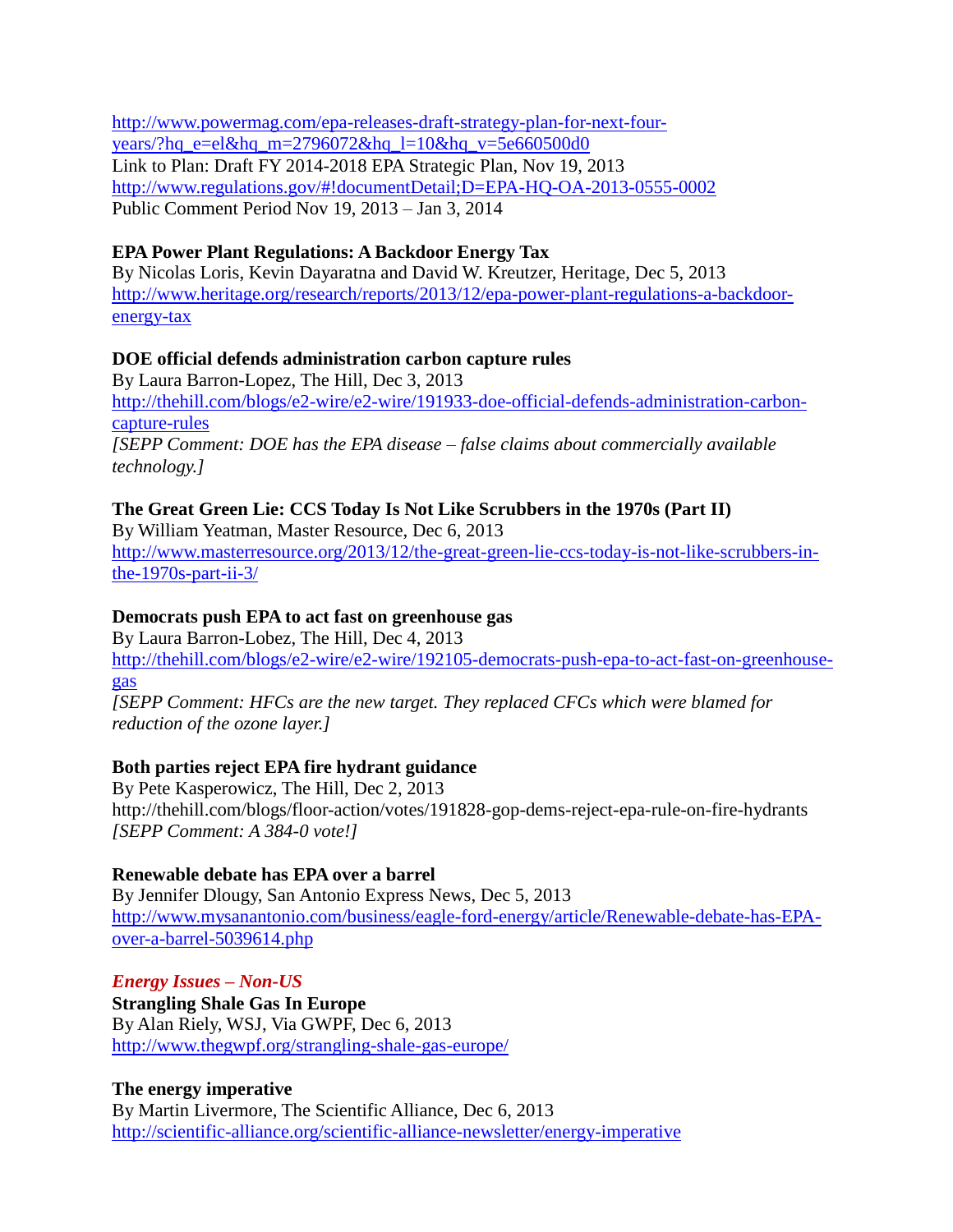## **Europe's energy price headache becoming a migraine – IEA**

By Barbara Lewis, Reuters, Nov 29, 2013 [H/t GWPF] <http://www.reuters.com/article/2013/11/29/eu-energy-price-idUSL5N0JE2OK20131129>

## **2013's Best News for U.S. Shale Gas Comes From...**

By Dave Forest, Real Clear Energy, Dec 6, 2013 http://www.realclearenergy.org/articles/2013/12/06/2013s best\_news\_for\_us\_shale\_gas\_107392. [html](http://www.realclearenergy.org/articles/2013/12/06/2013s_best_news_for_us_shale_gas_107392.html)

#### **The Importance of ROI**

By Donn Dears, Power for USA, Dec 3, 2013 <http://dddusmma.wordpress.com/2013/12/03/the-importance-of-roi/>

## *Energy Issues -- US*

**Most Renewable Growth Is in Wind** Editorial, Real Clear Energy, Dec 5, 2013 [H/t Cooler Heads] [http://www.realclearenergy.org/charticles/2013/12/05/most\\_renewalbe\\_growth\\_in\\_wind\\_107389.](http://www.realclearenergy.org/charticles/2013/12/05/most_renewalbe_growth_in_wind_107389.html) [html](http://www.realclearenergy.org/charticles/2013/12/05/most_renewalbe_growth_in_wind_107389.html)

Almost all the growth in renewable energy over the last five years has been in wind capacity.

#### **Power struggle: Green energy versus a grid that's not ready**

Minders of a fragile national power grid say the rush to renewable energy might actually make it harder to keep the lights on. By Evan Halper, LA Times, Dec 2, 2013 [http://www.latimes.com/nation/la-na-grid-renewables-](http://www.latimes.com/nation/la-na-grid-renewables-20131203,0,1019786.story#axzz2mQ824N10)[20131203,0,1019786.story#axzz2mQ824N10](http://www.latimes.com/nation/la-na-grid-renewables-20131203,0,1019786.story#axzz2mQ824N10)

## **More Bankruptcies Just Mark of 'Success' for Dept. of Energy**

By Paul Chesser, NL&PC, Dec 4, 2013 <http://nlpc.org/stories/2013/12/03/more-bankruptcies-just-mark-success-dept-energy>

## *Washington's Control of Energy*

**Pipeline or Not, Lots of Canadian Crude Oil is Headed to the US** By Marita Noon, Energy Tribune, Dec 2, 2013 [http://www.energytribune.com/79841/pipeline-or-not-lots-of-canadian-crude-oil-is-headed-to-the](http://www.energytribune.com/79841/pipeline-or-not-lots-of-canadian-crude-oil-is-headed-to-the-us-2#sthash.RmV6dLMP.dpbs)[us-2#sthash.RmV6dLMP.dpbs](http://www.energytribune.com/79841/pipeline-or-not-lots-of-canadian-crude-oil-is-headed-to-the-us-2#sthash.RmV6dLMP.dpbs)

#### **Billionaire 'absolutely' wants to sway Keystone XL decision**

By Laura Barron-Lopez, The Hill, Dec 2, 2013 [http://thehill.com/blogs/ballot-box/191774-billionaire-absolutely-wants-to-sway-keystone](http://thehill.com/blogs/ballot-box/191774-billionaire-absolutely-wants-to-sway-keystone-decision)[decision](http://thehill.com/blogs/ballot-box/191774-billionaire-absolutely-wants-to-sway-keystone-decision)

## **Federal Agencies Threaten Fracking**

By Staff Writers, NCPA, Dec 6, 2013 [http://www.ncpa.org/sub/dpd/index.php?Article\\_ID=23887&utm\\_source=newsletter&utm\\_mediu](http://www.ncpa.org/sub/dpd/index.php?Article_ID=23887&utm_source=newsletter&utm_medium=email&utm_campaign=DPD) [m=email&utm\\_campaign=DPD](http://www.ncpa.org/sub/dpd/index.php?Article_ID=23887&utm_source=newsletter&utm_medium=email&utm_campaign=DPD) Link to report: Protecting the States' Ability to Regulate Fracking By Nicolas Loris, Heritage Foundation, Nov 19, 2013 <http://www.heritage.org/research/reports/2013/11/protecting-the-states-ability-to-regulate-fracking>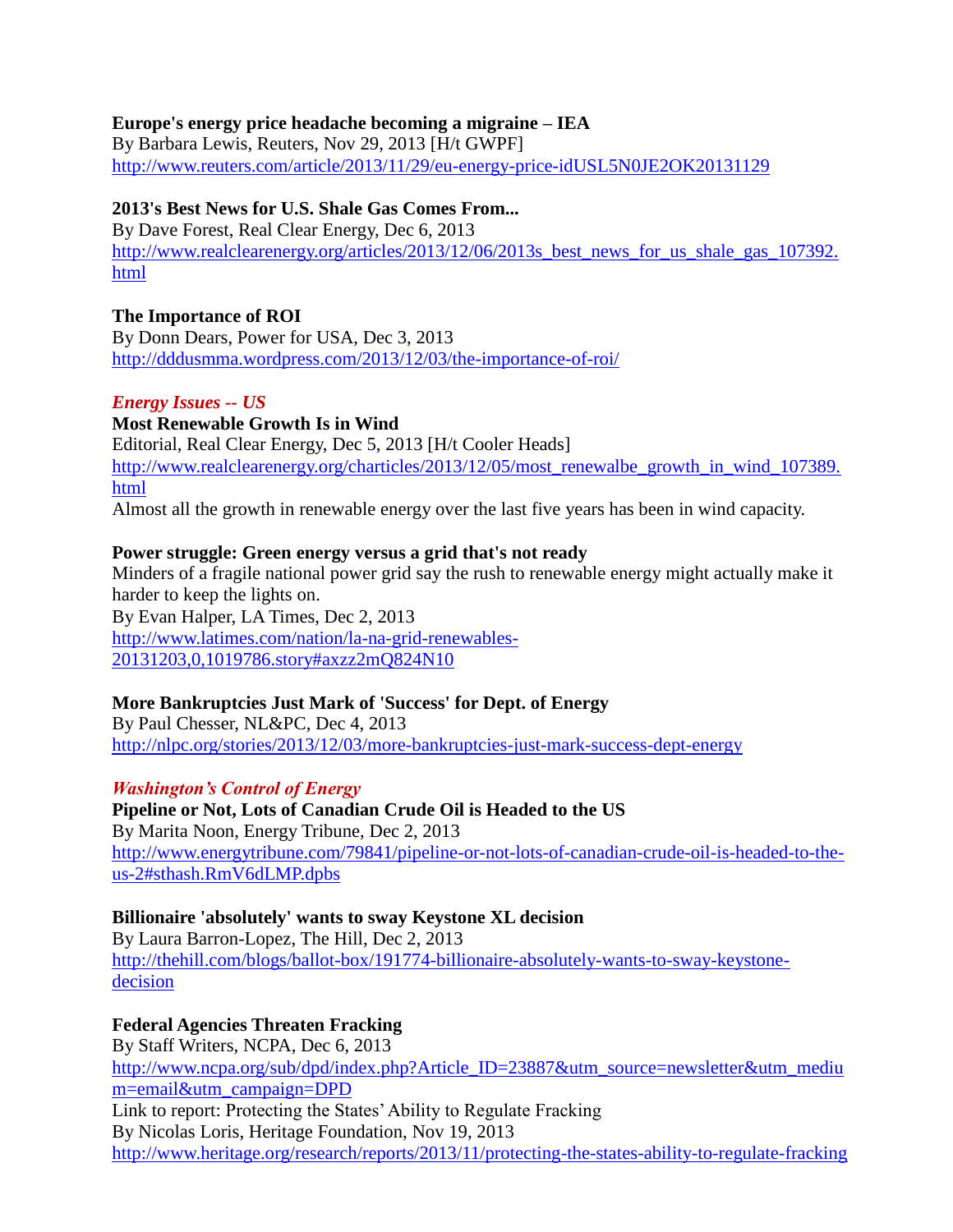## *Oil and Natural Gas – the Future or the Past?*

**Energy's future lies waiting in sea ice** By Sean Cockerham, Santa Fe News, Nov 30, 2013 [H/t GWPF] [http://www.santafenewmexican.com/news/energy-s-future-lies-waiting-in-sea](http://www.santafenewmexican.com/news/energy-s-future-lies-waiting-in-sea-ice/article_855487f4-d414-5f17-8480-65ab0e696945.html)[ice/article\\_855487f4-d414-5f17-8480-65ab0e696945.html](http://www.santafenewmexican.com/news/energy-s-future-lies-waiting-in-sea-ice/article_855487f4-d414-5f17-8480-65ab0e696945.html)

## **The Texas Hockey Stick: Charting The Lone Star Oil Boom**

By Kathleen Hartnett-White and Vance Ginn, IBD, Dec 6, 2013 [http://news.investors.com/ibd-editorials-viewpoint/120613-682109-texas-oil-production-up-141](http://news.investors.com/ibd-editorials-viewpoint/120613-682109-texas-oil-production-up-141-percent-over-january-2009.htm?p=full) [percent-over-january-2009.htm?p=full](http://news.investors.com/ibd-editorials-viewpoint/120613-682109-texas-oil-production-up-141-percent-over-january-2009.htm?p=full)

#### *Nuclear Energy and Fears*

**Nuclear Power: Our High Costs Benefits! (Bastiat, call your office) c** By Roy Cardato, Master Resource, Dec 4, 2013 <http://www.masterresource.org/2013/12/nuclear-high-costs-are-not-good/#more-28685>

## *Alternative, Green ("Clean") Solar and Wind*

**Wind turbines trash the landscape for the benefit of billionaires** Energy policy is chaotic and incoherent. The myth that wind power is 'free' has driven Britain's politicians mad By Simon Jenkins, Guardian, UK, Dec 5, 2013 [H/t GWPF] [http://www.theguardian.com/commentisfree/2013/dec/06/wind-turbines-landscape-billionaires](http://www.theguardian.com/commentisfree/2013/dec/06/wind-turbines-landscape-billionaires-energy-policy)[energy-policy](http://www.theguardian.com/commentisfree/2013/dec/06/wind-turbines-landscape-billionaires-energy-policy) *[SEPP Comment: Mad may not be the correct term for the behavior of opportunistic politicians capitalizing on voter ignorance.]*

## **Atlantic Array: Victim of Chaotic EU and UK Energy Policies**

By Peter Glover, Energy Tribune, Dec 2, 2013 [http://www.energytribune.com/79839/atlantic-array-victim-of-chaotic-eu-and-uk-energy](http://www.energytribune.com/79839/atlantic-array-victim-of-chaotic-eu-and-uk-energy-policies#sthash.Yybm7YWI.dpbs)[policies#sthash.Yybm7YWI.dpbs](http://www.energytribune.com/79839/atlantic-array-victim-of-chaotic-eu-and-uk-energy-policies#sthash.Yybm7YWI.dpbs) *[SEPP Comment: More likely due to terrible economics that voters can no longer tolerate*

*subsidizing.]*

## **Ohio's Blue Creek Wind Farm: Predictable Underperformance**

By Jerry Graf, Master Resource, Dec 3, 2013 <http://www.masterresource.org/2013/12/ohio-blue-creek-wind-underperformance/#more-28661> *[SEPP Comment: Contains useful data.]*

## **Feds finalize eagle death permit rule**

By Julian Hattem, The Hill, Dec 6, 2013 [http://thehill.com/blogs/regwatch/energy-environment/192307-feds-finalize-eagle-death-permit](http://thehill.com/blogs/regwatch/energy-environment/192307-feds-finalize-eagle-death-permit-rule)[rule](http://thehill.com/blogs/regwatch/energy-environment/192307-feds-finalize-eagle-death-permit-rule)

## *Alternative, Green ("Clean") Energy -- Other*

**Dem lawmaker Welch rides anti-ethanol bike** By Julian Hattem, The Hill, Dec 5, 2013 [http://thehill.com/blogs/regwatch/energy-environment/192258-dem-lawmaker-rides-anti-ethanol](http://thehill.com/blogs/regwatch/energy-environment/192258-dem-lawmaker-rides-anti-ethanol-bike)[bike](http://thehill.com/blogs/regwatch/energy-environment/192258-dem-lawmaker-rides-anti-ethanol-bike)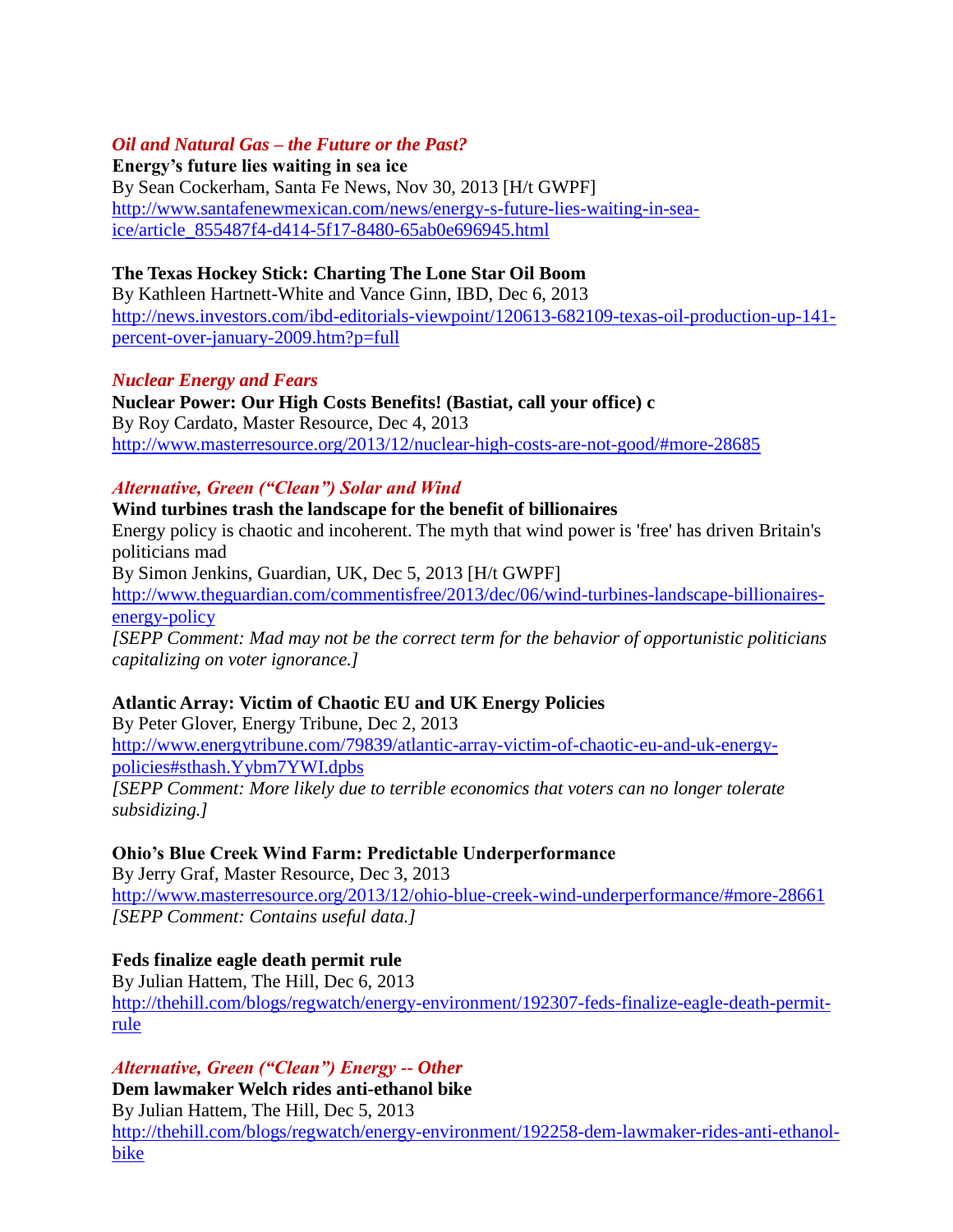## **Ethanol cutbacks give U.S. consumers a break**

By Jim Hillibish, Wicked, Dec 6, 2013 [http://www.wickedlocal.com/medfield/columnists/x1275648788/Jim-Hillibish-Ethanol-cutbacks](http://www.wickedlocal.com/medfield/columnists/x1275648788/Jim-Hillibish-Ethanol-cutbacks-give-U-S-consumers-a-break)[give-U-S-consumers-a-break](http://www.wickedlocal.com/medfield/columnists/x1275648788/Jim-Hillibish-Ethanol-cutbacks-give-U-S-consumers-a-break)

#### **Team reports on US trials of bioenergy grasses**

By Diana Yates, Life Sciences Editor for UI News, Champaign IL (SPX), Dec 06, 2013 [http://www.biofueldaily.com/reports/Team\\_reports\\_on\\_US\\_trials\\_of\\_bioenergy\\_grasses\\_999.html](http://www.biofueldaily.com/reports/Team_reports_on_US_trials_of_bioenergy_grasses_999.html) *[SEPP Comment: Maybe one day?]*

#### *Carbon Schemes*

**Earth's crust beneath oceans could store centuries' output of CO2** By Staff Writers, Southampton, England (UPI), Dec 4, 2013 [http://www.terradaily.com/reports/Earths\\_crust\\_beneath\\_oceans\\_could\\_store\\_centuries\\_output\\_of](http://www.terradaily.com/reports/Earths_crust_beneath_oceans_could_store_centuries_output_of_CO2_999.html) [\\_CO2\\_999.html](http://www.terradaily.com/reports/Earths_crust_beneath_oceans_could_store_centuries_output_of_CO2_999.html)

#### *Health, Energy, and Climate*

**Climate Change Isn't Our Top Public Health Threat** Editorial, IBD, Dec 4, 2013 [H/t Timothy Wise] [http://news.investors.com/ibd-editorials/120413-681735-mccarthy-wrong-global-warming-not](http://news.investors.com/ibd-editorials/120413-681735-mccarthy-wrong-global-warming-not-urgent-health-threat.htm)[urgent-health-threat.htm](http://news.investors.com/ibd-editorials/120413-681735-mccarthy-wrong-global-warming-not-urgent-health-threat.htm)

#### *Environmental Industry*

**Green Opposition To Converting Soviet Nuclear Stockpiles Is Dangerous** By Bernard Weinstein, IBD, Dec 3, 2013 [http://news.investors.com/ibd-editorials-perspective/120313-681506-greens-oppose-converting](http://news.investors.com/ibd-editorials-perspective/120313-681506-greens-oppose-converting-soviet-plutonium-stockpiles.htm?p=full)[soviet-plutonium-stockpiles.htm?p=full](http://news.investors.com/ibd-editorials-perspective/120313-681506-greens-oppose-converting-soviet-plutonium-stockpiles.htm?p=full)

## *Other Scientific News*

**A living desert underground** By Staff Writers, Tucson AZ (SPX), Dec 05, 2013 [http://www.terradaily.com/reports/A\\_living\\_desert\\_underground\\_999.html](http://www.terradaily.com/reports/A_living_desert_underground_999.html) Link to paper: Making a living while starving in the dark: metagenomic insights into the energy dynamics of a carbonate cave By Ortz, et al, ISME, Sep 12, 2013 <http://www.nature.com/ismej/journal/vaop/ncurrent/abs/ismej2013159a.html> *[SEPP Comment: Even in an arid cave, life finds a way to convert CO2 into food.]*

## **Private launch of geostationary satellite a 'game-changer'**

NASA no longer has a monopoly on US geosynchronous orbit launches By Anthony Watts, WUWT, Dec 3, 2013 <http://wattsupwiththat.com/2013/12/03/private-launch-of-geostationary-satellite-a-game-changer/> *[SEPP Comment: Though a long time in coming, it was envisioned that private entities would replace a large portion of government space programs.]*

## **X-37B Marks One Year On Orbit**

By Morris Jones, Sydney, Australia (SPX), Dec 04, 2013 [http://www.spacewar.com/reports/X\\_37B\\_Marks\\_One\\_Year\\_On\\_Orbit\\_999.html](http://www.spacewar.com/reports/X_37B_Marks_One_Year_On_Orbit_999.html)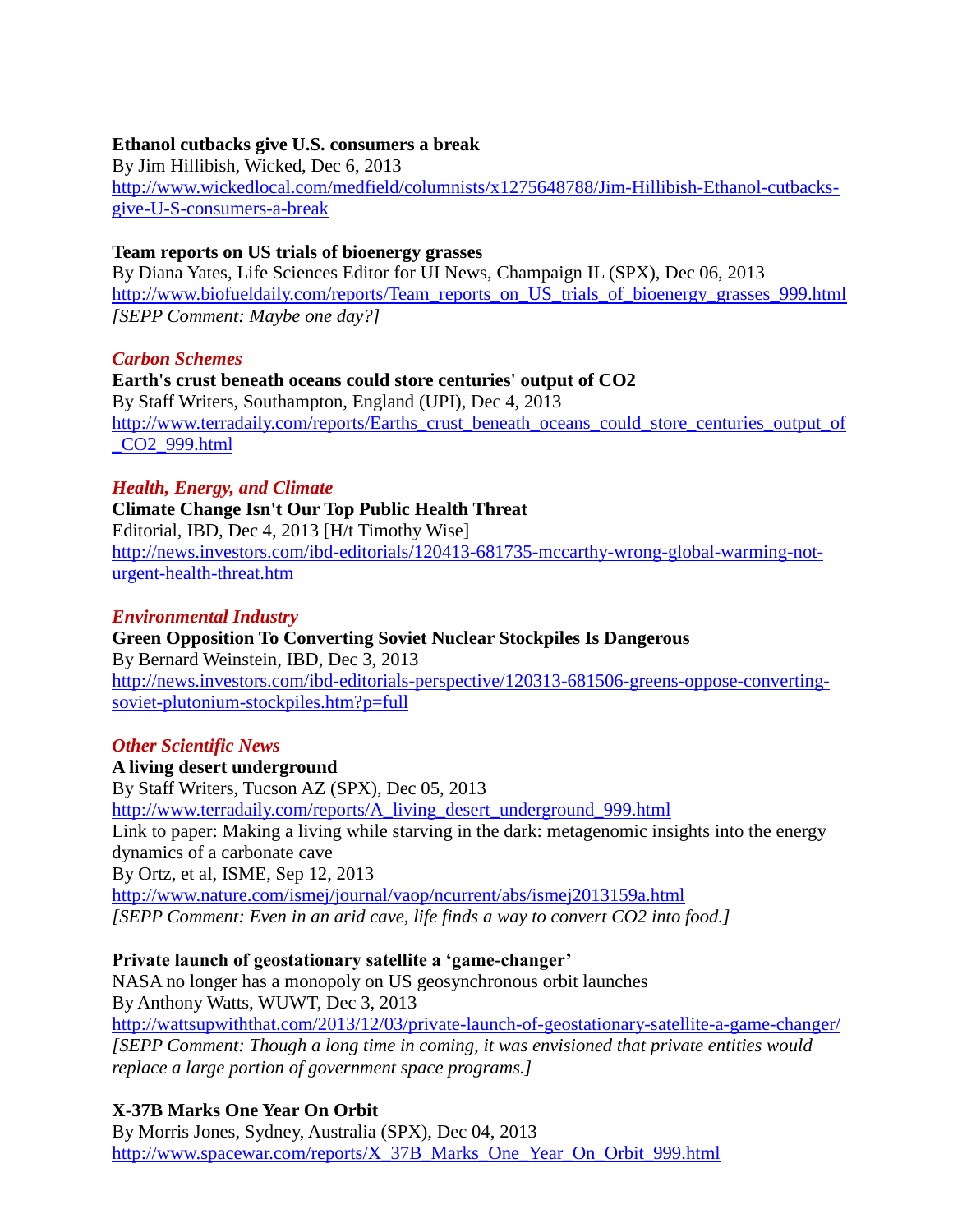## *[SEPP Comment: Speculating on the purpose of the X-37B.]* **################################################**

## **BELOW THE BOTTOM LINE:**

**Companies could make the switch to wood power**

By Staff Writers, Philadelphia PA(SPX), Dec 06, 2013

[http://www.biofueldaily.com/reports/Companies\\_could\\_make\\_the\\_switch\\_to\\_wood\\_power\\_999.h](http://www.biofueldaily.com/reports/Companies_could_make_the_switch_to_wood_power_999.html) [tml](http://www.biofueldaily.com/reports/Companies_could_make_the_switch_to_wood_power_999.html)

*[SEPP Comment: Time to cut down the forests.]*

## **Diseases on the move because of climate change**

Coccidioides is a fungus that lives in the soil in the southwestern United States. It can cause a respiratory infection known as Valley Fever or "cocci." Cases increased tenfold from 1998 to 2011.

Elizabeth Weise, USA Today, Dec 5, 2013

<http://www.usatoday.com/story/news/nation/2013/12/04/climate-change-disease/2623863/> *[SEPP Comment: More likely an increase in population living in the desert and an increase in diagnosis, than climate change.]*

## **Reef fish find it's too hot to swim**

By Staff Writers, Cairns,, Australia (SPX), Dec 05, 2013 [http://www.terradaily.com/reports/Reef\\_fish\\_find\\_its\\_too\\_hot\\_to\\_swim\\_999.html](http://www.terradaily.com/reports/Reef_fish_find_its_too_hot_to_swim_999.html)

## **Storing carbon in the Arctic**

By Jennifer Chu, MIT News, Boston MA (SPX), Dec 06, 2013 [http://www.spacedaily.com/reports/Storing\\_carbon\\_in\\_the\\_Arctic\\_999.html](http://www.spacedaily.com/reports/Storing_carbon_in_the_Arctic_999.html)

## **Tracking fracking pollution**

By Staff Writers, Montreal, Canada (SPX), Dec 06, 2013 [http://www.energy-daily.com/reports/Tracking\\_fracking\\_pollution\\_999.html](http://www.energy-daily.com/reports/Tracking_fracking_pollution_999.html) *[SEPP Comment: The race horse has won, now the professors want to study the nearby pasture?]* **###################################################**

## **ARTICLES:**

## **1. In Fracking, Sand Is the New Gold**

Energy Boom Fuels Demand for Key Ingredient Used in Drilling Wells; 100 Sand Mines in Wisconsin By Alison Sider and Kristin Jones, WSJ, Dec 2, 2013 [http://online.wsj.com/news/articles/SB10001424052702304868404579194250973656942?mod=](http://online.wsj.com/news/articles/SB10001424052702304868404579194250973656942?mod=WSJ_Energy_2_4_Right) WSJ Energy 2 4 Right

The race to drill for oil in the U.S. is creating another boom—in sand, a key ingredient in fracking.

Energy companies are expected to use 56.3 billion pounds of sand this year, blasting it down oil and natural gas wells to help crack rocks and allow fuel to flow out. Sand use has increased 25% since 2011, according to the consulting firm PacWest, which expects a further 20% rise over the next two years.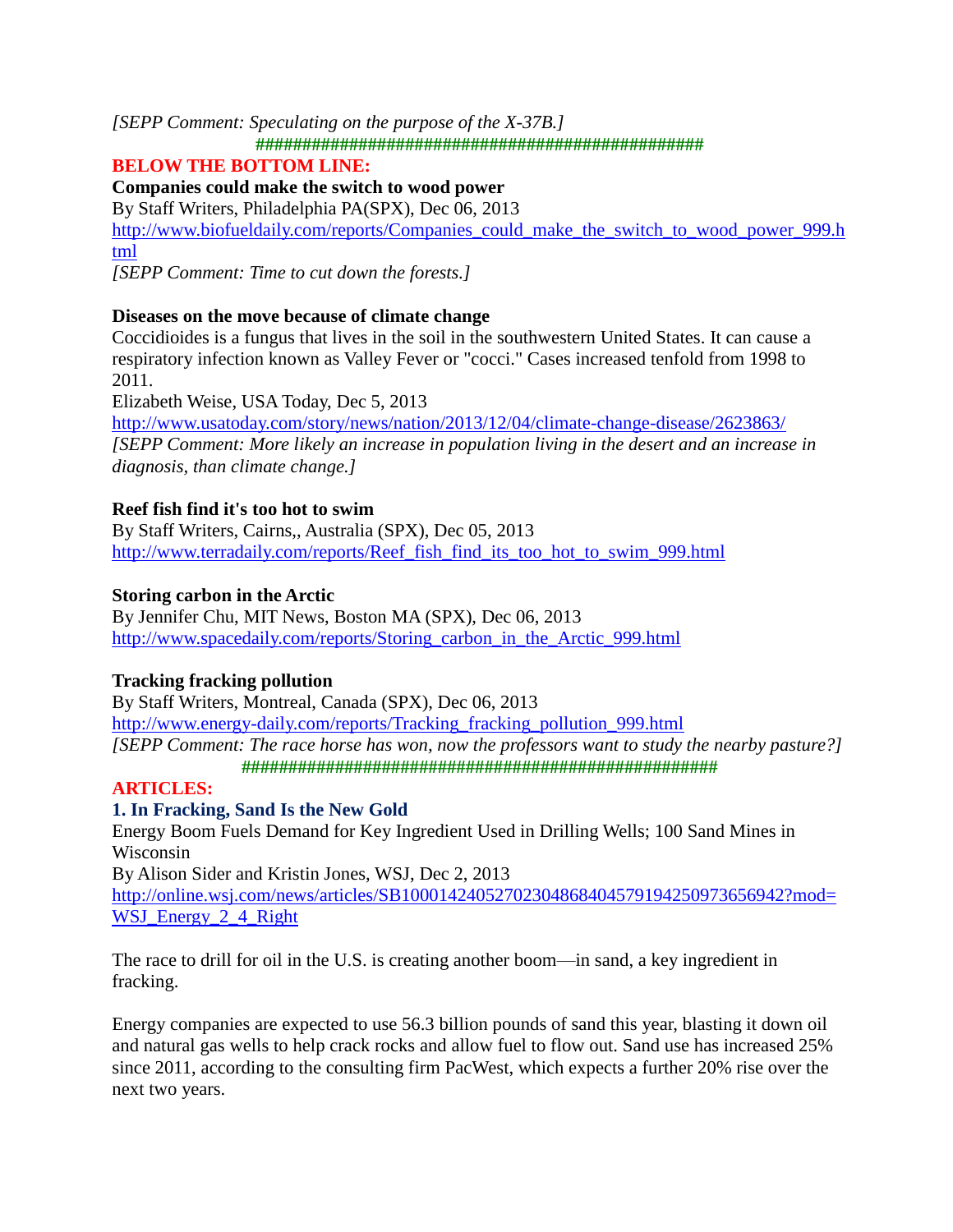In Wisconsin, the source of white sand perfectly suited for hydraulic fracturing, state officials now estimate more than 100 sand mines, loading, and processing facilities have received permits, up from just five sand mines and five processing plants operating in 2010.

And the stocks of publicly traded companies that deal in sand have soared. Shares of Houstonbased Hi-Crush Partners LP have jumped 59% since it began trading in August 2012. Shares of U.S. Silica Holdings Inc. based in Frederick, Md., have doubled since it went public in 2012, giving it a stock market value of \$1.9 billion.

Less than a decade ago, U.S. Silica focused on sand for industrial and consumer products—plate glass for windows and, more recently, glass for iPhone and iPad screens. Now those uses account for just half the sand the company digs out of its open pits and even less of revenue.

During the first nine months of this year, the more than \$245 million in sand sold to energy companies accounted for 62% of U.S. Silica's sales, up from 53% during the same period in 2012 and 33% during the first nine months of 2011.

Hydraulic fracturing is the process of pumping a mixture of sand, chemicals and water down a well at high pressure to break up dense rock formations so that oil and gas can flow to the surface. The sand left behind in the fracking process props open those tiny pathways so trapped fossil fuels can escape.

Railroad operators are carrying boxcars filled with sand to shale fields including the Permian Basin of West Texas and New Mexico, the Bakken formation of North Dakota and the Marcellus Shale of Pennsylvania.

While some of these places might seem to have plenty of sand of their own available, many fracking outfits prefer Wisconsin white sand, which is bigger and has rounder grains better suited for holding open larger pathways.

Union Pacific Railroad shipped 94,000 railcars of frack sand in the first half of the year—a 20% increase over the same period of 2012.

Canadian National Railway Co. is spending \$68 million over three years to upgrade and restore more than 100 miles of track in Wisconsin so it can boost sand shipments out of state.

U.S. Silica and BNSF Railroad are building a sand distribution hub south of San Antonio, at the edge of the oil-rich Eagle Ford shale. U.S. Silica will ship more than 1 billion pounds of sand each year there from Ottawa, Ill., 85 miles southwest of Chicago, and Sparta, Wis., about 250 miles to the north.

"It takes 25 railcars of sand, on average, to frack one well," said Bryan Shinn, U.S. Silica's chief executive.

Companies are starting to experiment with using even more sand. Pumping 8 million pounds of sand into a well instead of the more typical 4 million pounds could add around \$600,000 to the cost of an oil well, but in some cases can double its output, said Wells Fargo analyst Matt Conlan.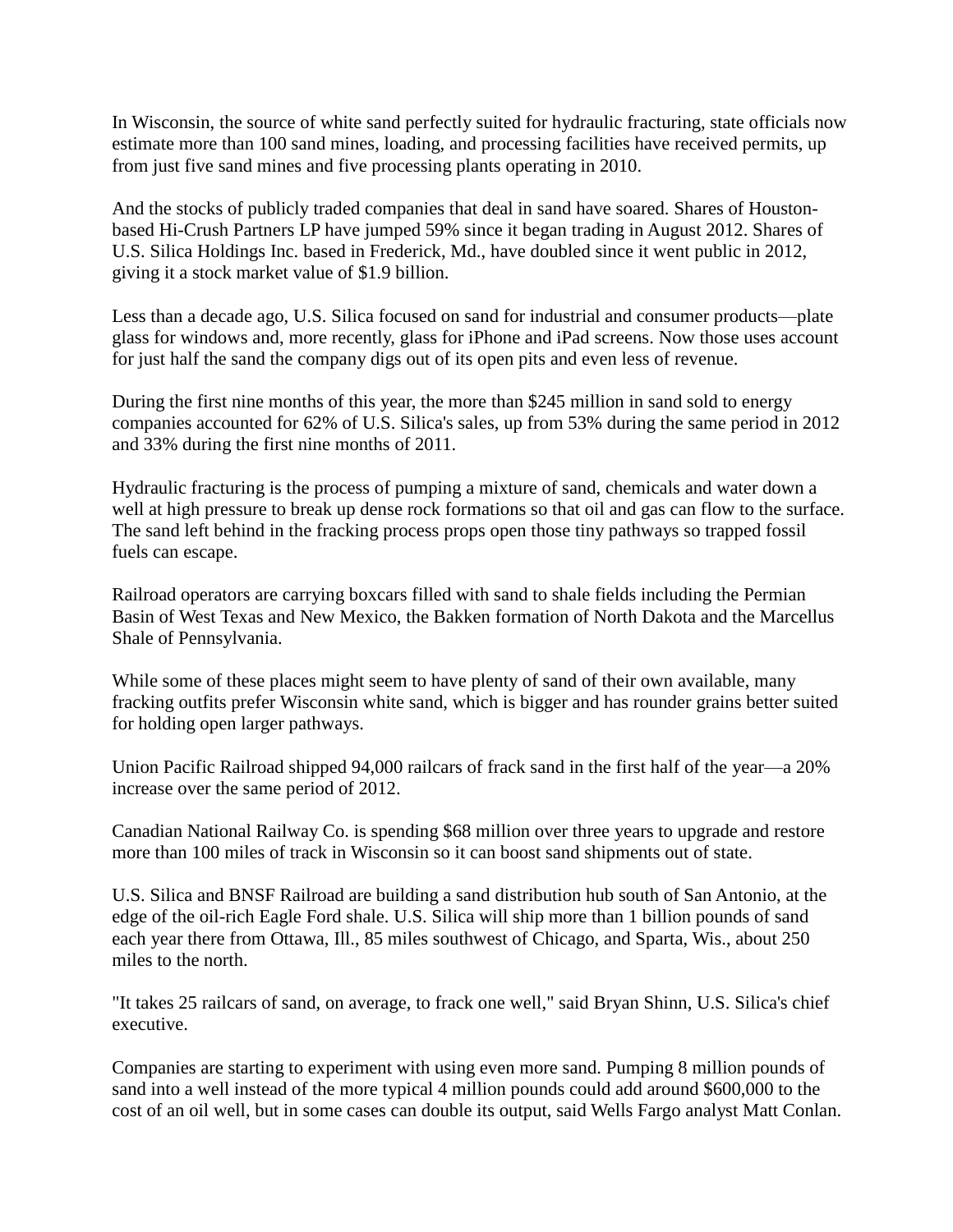Demand for sand was so high last year that prices hit an average \$75 per metric ton. The new mining boom in Wisconsin has helped push those prices back to about \$50 at the mine, according to PacWest.

Oil-service companies that fracture wells mark up the sand and add transportation costs to the final bill, which can triple the price of sand paid by operators.

That has shale-oil producers like EOG Resources Inc. getting deeper into sand as a way to keep its costs per well in check. At the end of 2011, the company opened a plant in Chippewa Falls, Wis., about 100 miles east of Minneapolis, Minn., to process sand from mines it operates.

Prepping sand to be used in fracking involves sifting it for the right-sized crystals, separating out contaminates, washing it and drying it.

But the sand boom is creating worries about worker safety as well as local opposition over the clouds of airborne dust from heavy-duty trucks hauling the sand from mines to processing plants and rail depots. Pattison Sand Co. in Clayton, Iowa, has faced particular scrutiny.

The U.S. Centers for Disease Control and Prevention calls the fine granules unleashed from sand mining respirable crystalline silica—or silica dust—and says it is linked to silicosis and lung cancer.

"There's a tendency to say it's just dust and people have always been exposed to dust," said David Kriebel, an epidemiologist at the University of Massachusetts. "Crystalline silica is an extremely hazardous substance. Every little piece of crystalline silica that reaches the lungs causes scarring."

In Trempealeau County, Wis., where a number of new sand mines have opened, officials recently imposed a one-year ban on issuing new permits.

"We were looking at hundreds of permits being taken out, dozens of proposed mines that could become operational within a year," said Sally Miller, a member of the county's board of supervisors. "I didn't want us to be 20 years from now saying we wish we had known."

Even so, some state lawmakers worry a much needed job-creating sector is under threat, and hope to shift regulatory control to the state.

"We've always paid out to the oil producing states," said Sen. Tom Tiffany, a Republican. "To have the oil producing states pay us for our natural resources is really a good \*\*\*\*\*\*\*\*\*\*\*\*\*\*\*\*

**2. Moving Crude by Railcar Stalls on the Track** Heightened Safety Concerns, Slow Permit Approval Hinder Some Firms' Efforts By Alison Sider, WSJ, Dec 5, 2013 [http://online.wsj.com/news/articles/SB10001424052702303332904579224000594400852?mod=](http://online.wsj.com/news/articles/SB10001424052702303332904579224000594400852?mod=WSJ_Energy) [WSJ\\_Energy](http://online.wsj.com/news/articles/SB10001424052702303332904579224000594400852?mod=WSJ_Energy)

Companies that thought they had found a relatively easy way to move crude from the booming oil fields of North Dakota to the West Coast are encountering obstacles.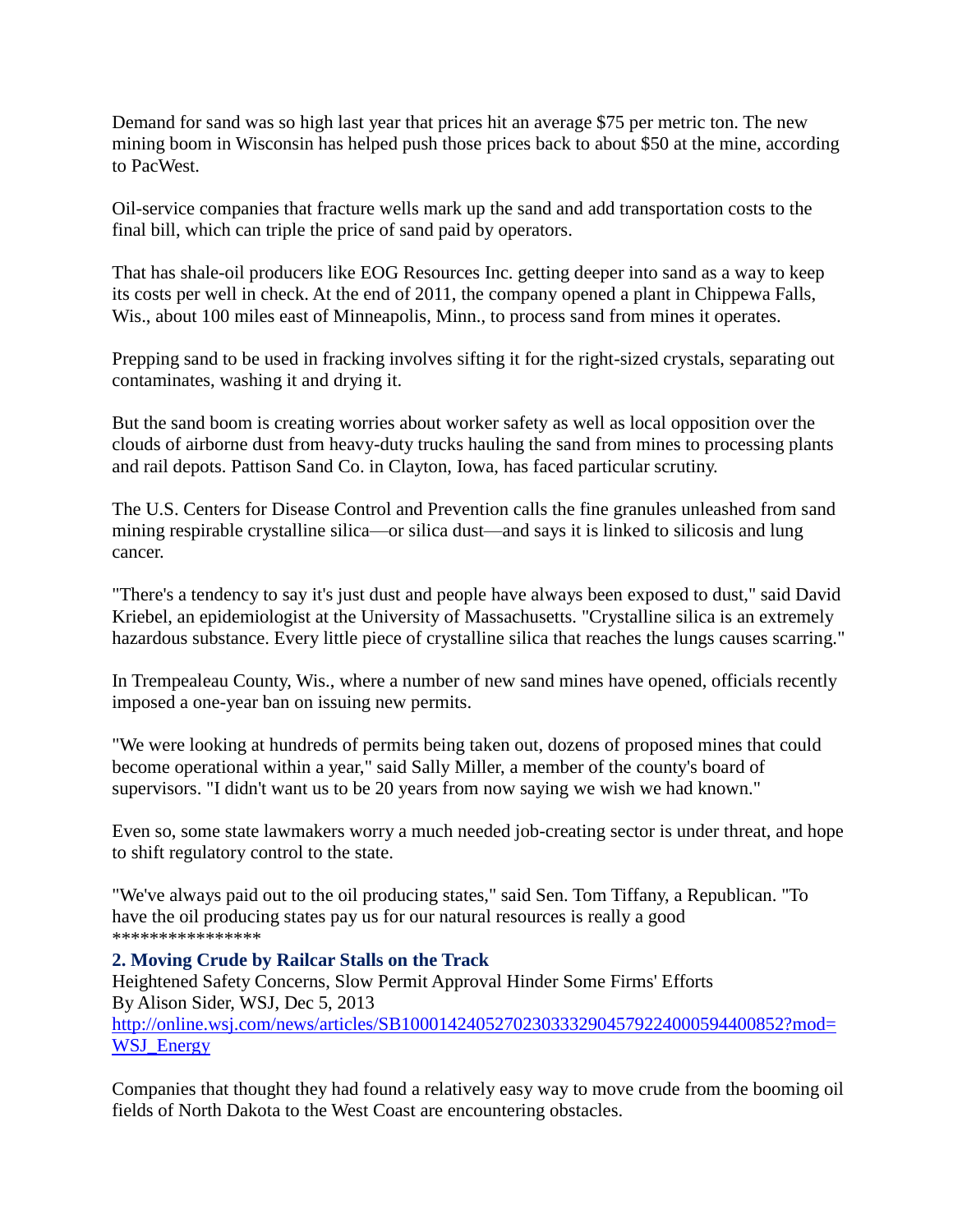Half a dozen companies are trying to build rail terminals on the coast of Washington state to receive trainloads of crude from the Bakken field in North Dakota. The oil would then be transferred to ships and barges that could carry it to refineries in the Pacific Northwest or south to California.

Analysts say regulatory hurdles make it difficult to build the necessary rail yards and tank farms in California, and it's more expensive to ship crude there. But getting a permit in Washington is proving more challenging than companies expected.

Targa Resources Partners LP recently called off plans to build a new crude-oil tank farm and rail yard at the Port of Tacoma, saying it was "unable to identify an economical path forward." The company, which didn't return requests for comment, applied earlier this year to get a permit from a regional clean-air agency that would allow it to ship crude by barge from its existing facility at the port, but that is still being reviewed.

Black tank cars used to transport crude oil are parked among other rail traffic in Tacoma, Wash. Associated Press

And in the wake of this summer's train derailment in Quebec that killed 47 people, some groups are vowing to stop projects that would increase the number of oil trains rumbling through communities.

"The whole enterprise raises serious concerns about the heightened risk of transporting crude by rail," said Devorah Ancel, a staff attorney for the Sierra Club, an environmental advocacy group that has opposed some of the crude-by-rail projects at Washington ports.

Companies that want to transport crude by rail say the risks are minimal, and the rewards are great. Refiners have said shipping crude by rail from North Dakota to Washington is a bargain at as little as \$10 a barrel, compared with \$13 to \$16 for a barrel of crude to travel by rail to California and \$16 to ship a barrel to the East Coast.

Bakken oil production has soared in recent years but pipeline capacity hasn't kept pace, so energy companies are increasingly relying on railroads. Some refiners with plants in Washington, such as Phillips 66 BP BP PLC and Tesoro Corp., have built or received permits to build the infrastructure they need to unload more crude from railcars.

But projects planned for some of the state's ports, where oil would be unloaded from trains, stored in tanks, and transferred to barges, have attracted criticism. A state hearing board recently overruled the City of Hoquiam, southwest of Seattle, which had issued permits to expand two terminals at the Port of Grays Harbor, west of Tacoma, to handle crude.

Westway Terminals, which already stores methanol at the port, wants to add tanks and a rail connection so its terminal can handle as much as 9.6 million barrels of crude a year. Imperium Renewables Inc., which makes biodiesel from vegetable oil at a plant at Grays Harbor, plans to expand so its terminal will be able to store and ship crude oil, jet fuel and gasoline.

The Quinault Indian Nation and conservation groups had challenged those permits; the state board said the companies need to provide more information about how a possible third terminal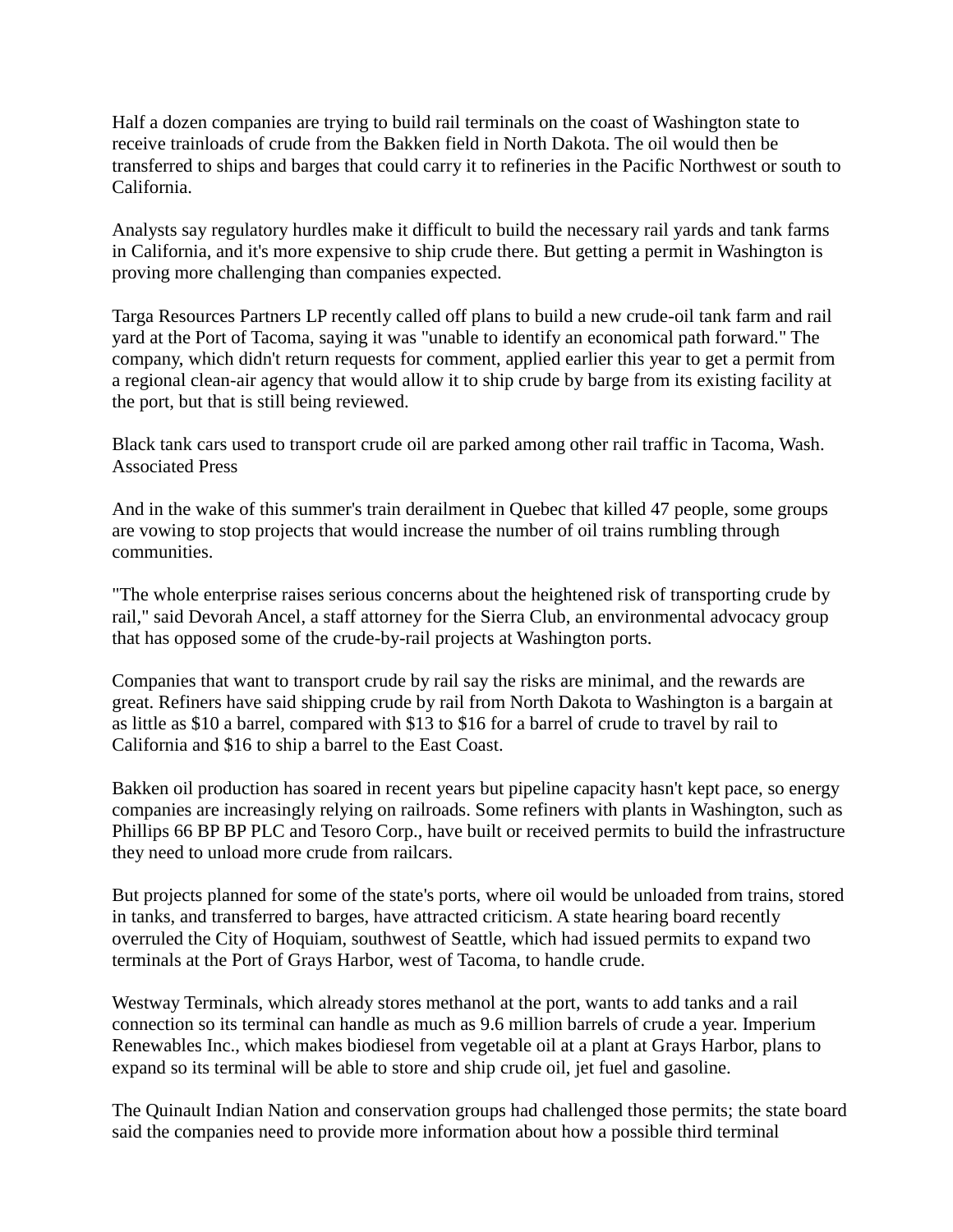proposed by U.S. Development Group LLC, which is under consideration, would affect rail and marine traffic.

John Plaza, Imperium's CEO, said the company disagrees that "any proposed project at another site—anyone who can imagine doing something—provides the basis for denying our permit." Both Imperium and Westway say they will continue to push for permits, while opponents say they will challenge them.

The prospects for crude-by-rail expansions are even worse in California, where there is opposition to "introducing new oil or gas or anything that has a reputation for being unclean," said Sam Margolin, an analyst at Cowen & Co.

Valero Energy Corp., the largest U.S. refiner, had hoped to receive permits by year-end to add rail unloading equipment at its refinery outside of San Francisco. But the company has said the project has been pushed back to the end of 2014 or the beginning of 2015 because of permitting delays.

Phillips 66 has applied for a permit to extend a rail connection at its Santa Maria refinery in southern California, and to construct a railcar unloading facility there so the plant can bring in more North American oil.

The company hopes to start construction on the project next year and having the rail connection up and running in 2015. Dennis Nuss, a spokesman for the company, said Phillips 66 is working with the county to get the permits it needs and to quell local concerns about safety.

In Washington, Tesoro has pinned its hopes to plans for a terminal that would be able to handle deliveries of as many as 280,000 barrels of crude oil a day at the Port of Vancouver. From there it is a short barge ride down to its refinery near San Francisco.

The company said it is optimistic that the \$100 million terminal, a joint venture with logistics firm Savage Companies will get Washington Gov. Jay Inslee's approval and could be up and running late next year. Kelly Flint, general counsel for Savage, said the company is confident that it can usher the project through the state's one-year permitting process without delays.

Mr. Flint said the company didn't settle on Washington to avoid California regulations, but chose the Port of Vancouver because of its advantages. "It can service a number of refineries, it is the closest deep water port to the Midwest oil fields by rail," he said. "The rail infrastructure there is great."